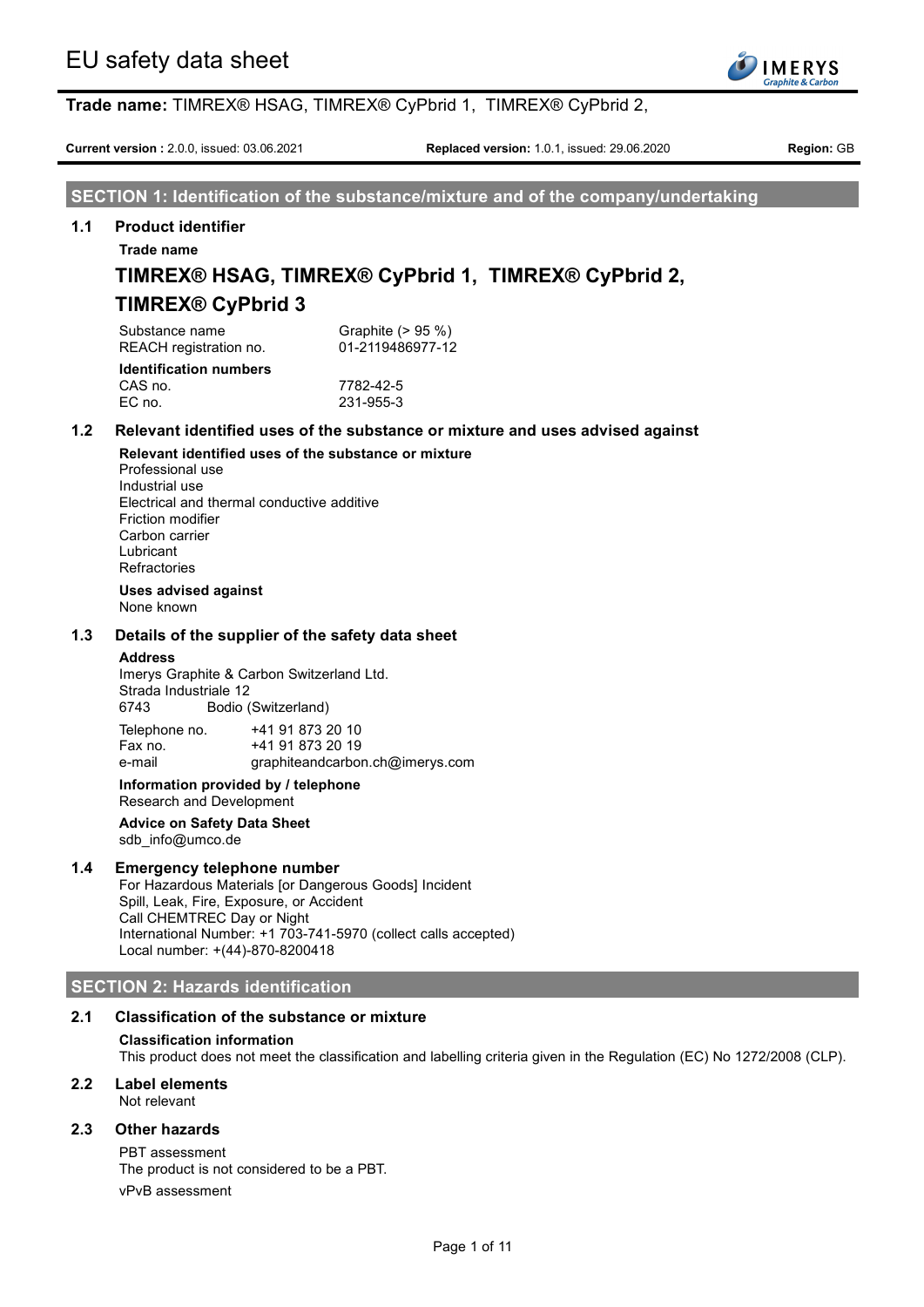

**Current version :** 2.0.0, issued: 03.06.2021 **Replaced version:** 1.0.1, issued: 29.06.2020 **Region:** GB

The product is not considered to be a vPvB.

## **SECTION 3: Composition/information on ingredients**

## **3.1 Substances**

**Chemical characterization** Graphite  $(> 95 %$ **Identification numbers** CAS no. 7782-42-5<br>EC no. 231-955-3 EC no. 231-955-3

## **3.2 Mixtures**

Not applicable. The product is not a mixture.

## **SECTION 4: First aid measures**

## **4.1 Description of first aid measures**

#### **General information**

In case of persisting adverse effects, consult a physician. Remove contaminated clothing and shoes and launder thoroughly before reusing.

## **After inhalation**

Remove affected person from the immediate area. Ensure supply of fresh air.

## **After skin contact**

When in contact with the skin, clean with soap and water.

#### **After eye contact**

Remove contact lenses. Rinse eye thoroughly under running water keeping eyelids wide open and protecting the unaffected eye (at least 10 to 15 minutes).

#### **After ingestion**

Rinse out mouth and give plenty of water to drink. Never give anything by mouth to an unconscious person.

### **4.2 Most important symptoms and effects, both acute and delayed**

#### **Symptoms**

headaches; Nausea; Dizziness; Irritating to eyes, respiratory system and skin.

## **4.3 Indication of any immediate medical attention and special treatment needed** Treat symptomatically.

## **SECTION 5: Firefighting measures**

### **5.1 Extinguishing media**

## **Suitable extinguishing media**

Foam; Carbon dioxide; Extinguishing powder; Water spray jet; Sand

## **Unsuitable extinguishing media**

High power water jet

## **5.2 Special hazards arising from the substance or mixture**

In the event of fire, the following can be released: Carbon monoxide (CO); Carbon dioxide (CO2)

## **5.3 Advice for firefighters**

Use self-contained breathing apparatus. Wear protective clothing. Fire residues and contaminated firefighting water must be disposed of in accordance with the local regulations. Cool endangered containers with water spray jet.

## **SECTION 6: Accidental release measures**

### **6.1 Personal precautions, protective equipment and emergency procedures**

### **For non-emergency personnel**

Refer to protective measures listed in sections 7 and 8. Avoid contact with skin, eyes and clothing. Ensure adequate ventilation. Avoid dust formation. High risk of slipping due to leakage/spillage of product.

## **For emergency responders**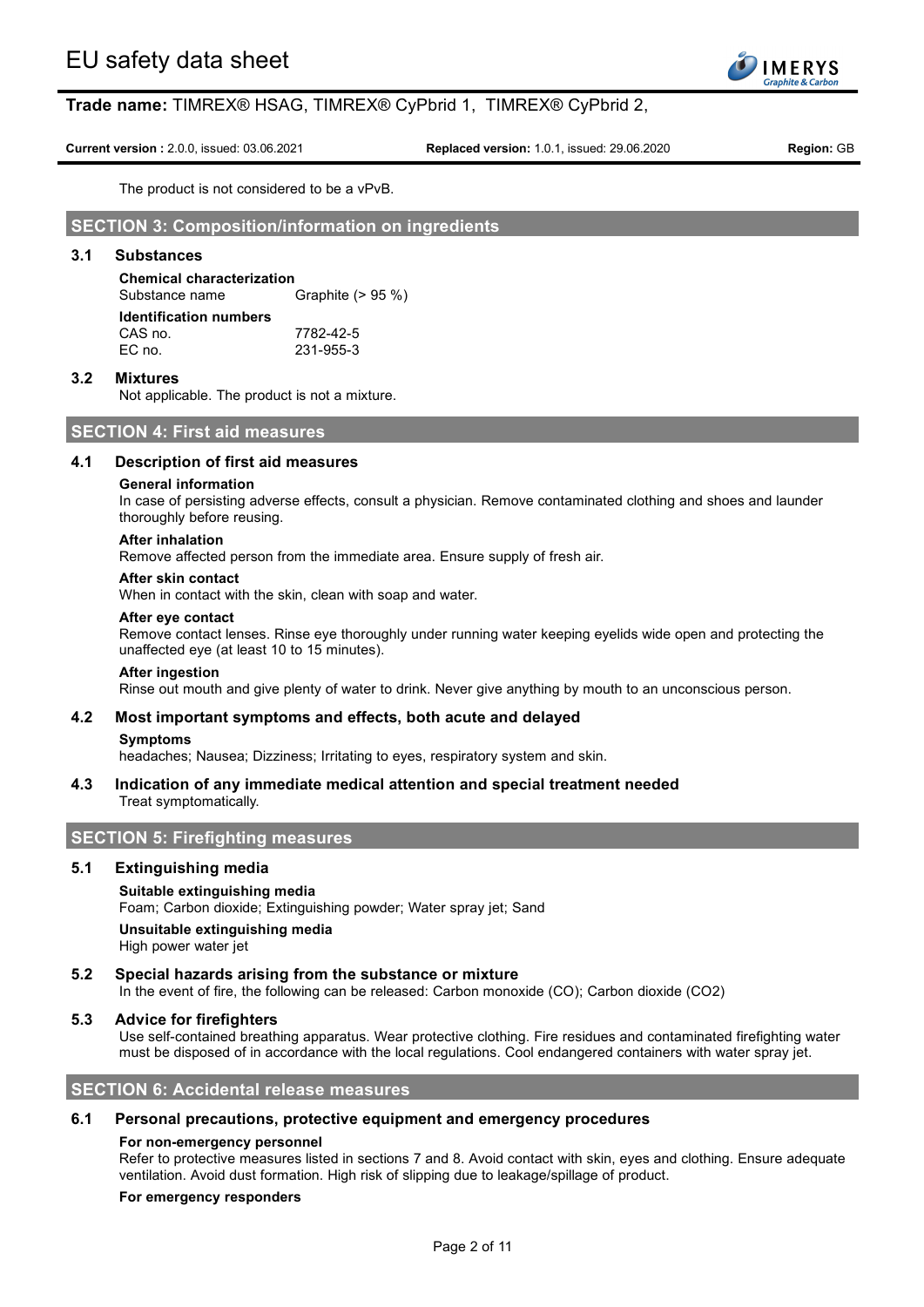

**Current version :** 2.0.0, issued: 03.06.2021 **Replaced version:** 1.0.1, issued: 29.06.2020 **Region:** GB

Personal protective equipment (PPE) - see section 8. In case of emergency, use of personal protective equipment [DIN EN 469, EN 12021].

## **6.2 Environmental precautions**

Do not discharge into the drains/surface waters/groundwater. If the product contaminates lakes, rivers or sewage, inform appropriate authorities in accordance with local regulations.

## **6.3 Methods and material for containment and cleaning up**

Take up with dust−binding material or using a suitable vacuum cleaner. When collected, handle material as described under the section heading "Disposal considerations".

## **6.4 Reference to other sections**

Information regarding safe handling, see section 7. Information regarding personal protective measures, see section 8. Information regarding waste disposal, see section 13.

## **SECTION 7: Handling and storage**

## **7.1 Precautions for safe handling**

## **Advice on safe handling**

Provide adequate ventilation. Use personal protective equipment as required. Concerning personal protective equipment to use, see section 8. Do not breathe dust. Avoid contact with skin, eyes and clothing. Take any precaution to avoid mixing with Incompatible materials, Refer to Section 10 on Incompatible Materials. Ensure proper process control to avoid excess waste discharge (temperature, concentration, pH, time). Avoid release to the environment. Obtain special instructions before use. Do not handle until all safety precautions have been read and understood. Avoid dust formation. Keep away from heat, hot surfaces, sparks, open flames and other ignition sources. No smoking. Take precautionary measures against static charges. Personal monitoring. Enter closed rooms only if they are sufficiently ventilated. Define the storage area and vehicle traffic routes clearly. Put up clear signs. Carbon monoxide.

### **General protective and hygiene measures**

Keep good industrial hygiene. Wash hands and other exposed areas with mild soap and water before eating, drinking or smoking and when leaving work. Do not eat, drink or smoke when using this product. Keep away from food, drink and animal feedingstuffs. Remove contaminated clothes. Separate working clothes from town clothes.

### **Advice on protection against fire and explosion**

Under certain circumstances fine dust clouds may form explosive mixtures with air. Take precautionary measures against static charges. Keep away from sources of heat and ignition. Dust should be aspirated immediately on-thespot. Use explosion-proof equipment/fittings and non-sparking tools.

### **Dust explosion class**

ST1 (slightly dust explosive)

## **7.2 Conditions for safe storage, including any incompatibilities**

### **Technical measures and storage conditions**

Containers which are opened must be carefully resealed and kept upright to prevent leakage. Ensure adequate ventilation of the storage area. May form hazardous gas/vapour mixtures (CO2, CO). Toxic fumes or dust could accumulate in confined areas. Vapours are heavier than air and may spread along floors. With good ventilation however, it dissipates to very low levels. Room air monitoring (O2, CO, CO2). Ensure adequate ventilation, especially in confined areas. Provide sufficient air exchange and/or exhaust. Additional information: Annex to Safety Data Sheet.

## **Requirements for storage rooms and vessels**

Containers which are opened must be carefully closed and kept upright to prevent leakage. Keep only in the original container.

**Incompatible products**

Do not store together with: Substances to be avoided, see section 10.

## **7.3 Specific end use(s)**

No data available.

## **SECTION 8: Exposure controls/personal protection**

## **8.1 Control parameters**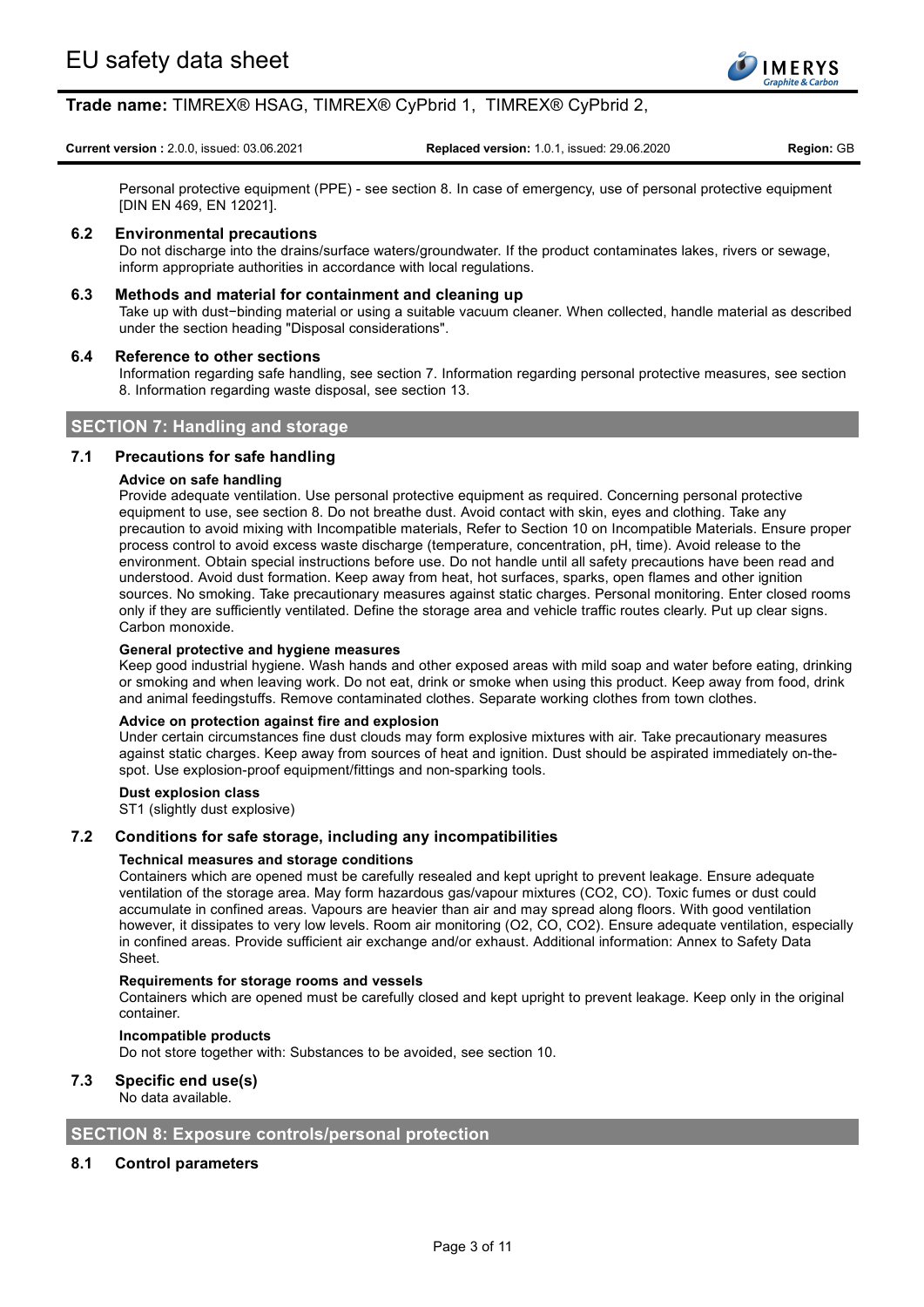

**Current version :** 2.0.0, issued: 03.06.2021 **Replaced version:** 1.0.1, issued: 29.06.2020 **Region:** GB

## **Occupational exposure limit values**

| No             | Substance name                                           | CAS no.                  | EC no. |
|----------------|----------------------------------------------------------|--------------------------|--------|
| $\overline{1}$ | <b>Dust</b>                                              |                          |        |
|                | List of approved workplace exposure limits (WELs) / EH40 |                          |        |
|                | Dust respirable                                          |                          |        |
|                | WEL long-term (8-hr TWA reference period)                | mq/m <sup>3</sup>        |        |
|                | Comments                                                 | see Definition 44 "Dust" |        |
|                | List of approved workplace exposure limits (WELs) / EH40 |                          |        |
|                | Dust inhalable                                           |                          |        |
|                | WEL long-term (8-hr TWA reference period)                | mq/m <sup>3</sup><br>10  |        |
|                | Comments                                                 | see Definition 44 "Dust" |        |

## **DNEL, DMEL and PNEC values**

## **DNEL values (worker)**

| <b>No</b> | <b>Substance name</b> |                      |               | $ CAS/EC$ no     |                   |
|-----------|-----------------------|----------------------|---------------|------------------|-------------------|
|           | Route of exposure     | <b>Exposure time</b> | <b>Effect</b> | <b>Value</b>     |                   |
|           | Graphite              |                      |               | 7782-42-5        |                   |
|           |                       |                      |               | $1231 - 955 - 3$ |                   |
|           | inhalative            | Long term (chronic)  | local         | 12               | ma/m <sup>3</sup> |

## **DNEL value (consumer)**

| <b>No</b> | Substance name           |                      |               | CAS / EC no  |                   |
|-----------|--------------------------|----------------------|---------------|--------------|-------------------|
|           | <b>Route of exposure</b> | <b>Exposure time</b> | <b>Effect</b> | <b>Value</b> |                   |
|           | <b>Graphite</b>          |                      |               | 7782-42-5    |                   |
|           |                          |                      |               | 231-955-3    |                   |
|           | oral                     | Long term (chronic)  | systemic      | 813          | mg/kg/day         |
|           | inhalative               | Long term (chronic)  | local         | 0.3          | mq/m <sup>3</sup> |

## **Other information**

The DNEL value (inhalation) is applicable for respirable fractions of graphite dust that can reach the alveolar regions of the lung.

## **8.2 Exposure controls**

### **Appropriate engineering controls**

Ensure adequate ventilation, local exhaust at the work station if necessary.

### **Personal protective equipment**

#### **Respiratory protection**

If workplace exposure limits are exceeded, a respiration protection approved for this particular job must be worn. In case of dust formation, take appropriate measures for breathing protection in the event that workplace threshold values are not specified. Dust mask

Respirator FFP2 (EN 149)

#### **Eye / face protection**

Safety glasses with side protection shield (EN 166)

#### **Hand protection**

Sufficient protection is given wearing suitable protective gloves checked according to i.e. EN 374, in the event of risk of skin contact with the product. Before use, the protective gloves should be tested in any case for its specific workstation suitability (i.e. mechanical resistance, product compatibility and antistatic properties). Adhere to the manufacturer's instructions and information relating to the use, storage, care and replacement of protective gloves. Protective gloves shall be replaced immediately when physically damaged or worn. Design operations thus to avoid permanent use of protective gloves.

#### **Other**

Normal chemical work clothing.

#### **Environmental exposure controls** No data available.

## **SECTION 9: Physical and chemical properties**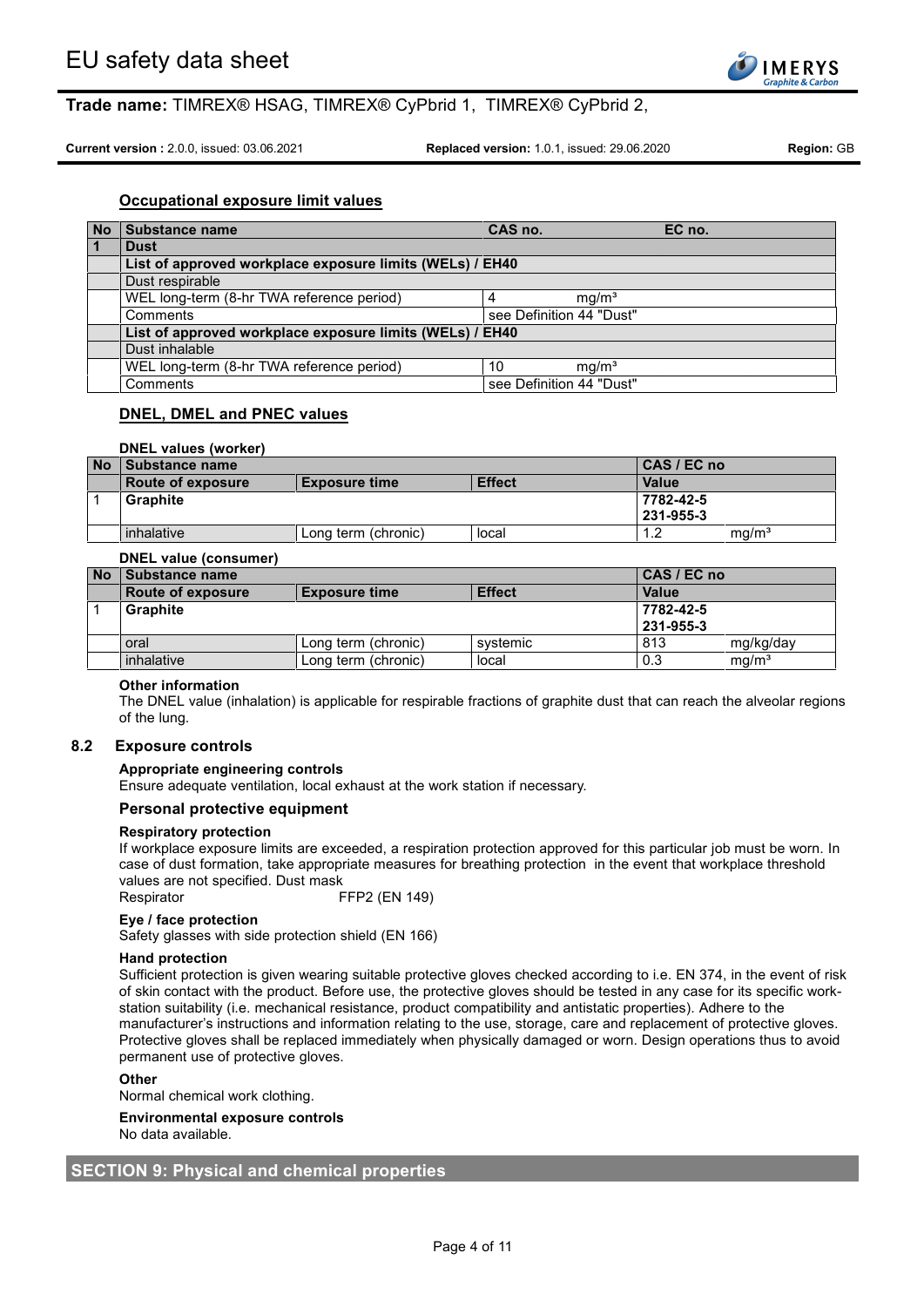

**Current version :** 2.0.0, issued: 03.06.2021 **Replaced version:** 1.0.1, issued: 29.06.2020 **Region:** GB

## **9.1 Information on basic physical and chemical properties**

| <b>State of aggregation</b>                                                                                             |                                        |       |                                                                     |
|-------------------------------------------------------------------------------------------------------------------------|----------------------------------------|-------|---------------------------------------------------------------------|
| liquid                                                                                                                  |                                        |       |                                                                     |
| <b>Form/Colour</b>                                                                                                      |                                        |       |                                                                     |
| Powder                                                                                                                  |                                        |       |                                                                     |
| grey to black                                                                                                           |                                        |       |                                                                     |
| <b>Odour</b><br>odourless                                                                                               |                                        |       |                                                                     |
|                                                                                                                         |                                        |       |                                                                     |
| pH value<br>Not applicable                                                                                              |                                        |       |                                                                     |
|                                                                                                                         |                                        |       |                                                                     |
| Boiling point / boiling range<br>No data available                                                                      |                                        |       |                                                                     |
|                                                                                                                         |                                        |       |                                                                     |
| <b>Melting point/freezing point</b><br>Value                                                                            | $\geq$                                 | 3000  | $\overline{C}$                                                      |
| Method                                                                                                                  | OECD 102                               |       |                                                                     |
| <b>Decomposition temperature</b>                                                                                        |                                        |       |                                                                     |
| No data available                                                                                                       |                                        |       |                                                                     |
| <b>Flash point</b>                                                                                                      |                                        |       |                                                                     |
| Not applicable                                                                                                          |                                        |       |                                                                     |
| Ignition temperature                                                                                                    |                                        |       |                                                                     |
| Value                                                                                                                   | $\geq$                                 | 500   | $^{\circ}C$                                                         |
| <b>Oxidising properties</b>                                                                                             |                                        |       |                                                                     |
| Inorganic substance not containing oxygen or halogen atoms.                                                             |                                        |       |                                                                     |
| <b>Explosive properties</b>                                                                                             |                                        |       |                                                                     |
| Non-combustible. Contains no chemical groups associated with explosive properties. The minimum ignition energy of       |                                        |       |                                                                     |
| fine dusts is $>1$ J.                                                                                                   |                                        |       |                                                                     |
| <b>Flammability</b>                                                                                                     |                                        |       |                                                                     |
| The product is NOT highly flammable according to Regulation (EG) Nr. 440/2008, method EC A.10 (flammability,<br>solids) |                                        |       |                                                                     |
| <b>Lower explosion limit</b>                                                                                            |                                        |       |                                                                     |
| No data available                                                                                                       |                                        |       |                                                                     |
| <b>Upper explosion limit</b>                                                                                            |                                        |       |                                                                     |
| No data available                                                                                                       |                                        |       |                                                                     |
| Vapour pressure                                                                                                         |                                        |       |                                                                     |
| Comments                                                                                                                | Solid whose melting point is > 3000°C. |       |                                                                     |
| <b>Relative vapour density</b>                                                                                          |                                        |       |                                                                     |
| No data available                                                                                                       |                                        |       |                                                                     |
| <b>Relative density</b>                                                                                                 |                                        |       |                                                                     |
| No data available                                                                                                       |                                        |       |                                                                     |
| <b>Density</b>                                                                                                          |                                        |       |                                                                     |
| Value<br>Method                                                                                                         | appr.<br><b>DIN 51901</b>              | 2.2   | g/cm <sup>3</sup>                                                   |
|                                                                                                                         |                                        |       |                                                                     |
| Solubility in water<br>Value                                                                                            | $\,<$                                  | 0.001 | g/l                                                                 |
|                                                                                                                         |                                        |       |                                                                     |
| <b>Solubility</b><br><b>Comments</b>                                                                                    |                                        |       | Graphite/ carbon is however considered being insoluble in water.    |
|                                                                                                                         |                                        |       | The relative solubility corresponds to the solubility of impurities |
|                                                                                                                         | contained in the test substance.       |       |                                                                     |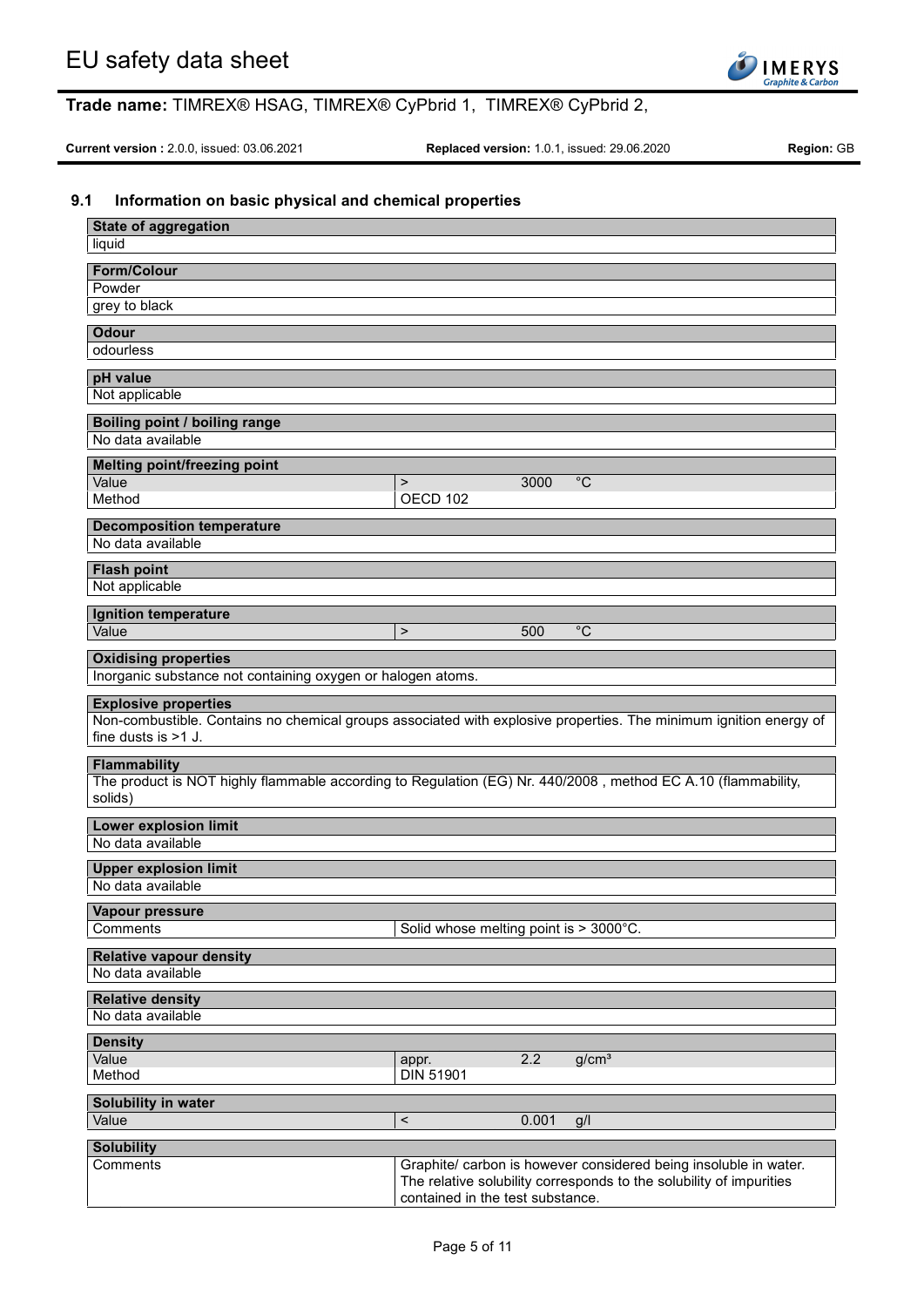

**Current version :** 2.0.0, issued: 03.06.2021 **Replaced version:** 1.0.1, issued: 29.06.2020 **Region:** GB

## **Partition coefficient n-octanol/water (log value)**

## No data available

## **Viscosity**

## Not applicable

## **Particle characteristics**

No data available

### **9.2 Other information**

## **Other information**

Dust explosion class 1. Minimum ignition temperature of a 5 mm dust layer (glowing temperature) >500°C. Minimum ignition energy (MIE) >1J. Maximum explosion pressure 7,6 bar. Maximum rate of pressure rise (bar/s) 270. Additional information: Annex to Safety Data Sheet.

## **SECTION 10: Stability and reactivity**

### **10.1 Reactivity**

No data available.

**10.2 Chemical stability**

Unstable on exposure to air.

- **10.3 Possibility of hazardous reactions** Air contact may form hazardous compounds. Release of: CO, CO2.
- **10.4 Conditions to avoid** Avoid formation of dust. Static discharges.
- **10.5 Incompatible materials** Fluorine; Chlorine trifluoride
- **10.6 Hazardous decomposition products** No hazardous decomposition products known. In case of fire: see section 5.

## **SECTION 11: Toxicological information**

## **11.1 Information on hazard classes as defined in Regulation (EC) No 1272/2008**

|              | <b>Acute oral toxicity</b>                         |                                                                   |                |                                                                   |
|--------------|----------------------------------------------------|-------------------------------------------------------------------|----------------|-------------------------------------------------------------------|
| <b>No</b>    | <b>Substance name</b>                              | CAS no.                                                           |                | EC no.                                                            |
| $\mathbf 1$  | <b>Graphite</b>                                    | 7782-42-5                                                         |                | 231-955-3                                                         |
| LD50         |                                                    | $\geq$                                                            | 2000           | mg/kg bodyweight                                                  |
| Species      |                                                    | rat                                                               |                |                                                                   |
| Method       |                                                    | OECD 423                                                          |                |                                                                   |
| Source       |                                                    | CSR.                                                              |                |                                                                   |
|              | Evaluation/classification                          |                                                                   |                | Based on available data, the classification criteria are not met. |
|              | <b>Acute dermal toxicity</b>                       |                                                                   |                |                                                                   |
|              |                                                    |                                                                   |                |                                                                   |
|              | No data available                                  |                                                                   |                |                                                                   |
|              | <b>Acute inhalational toxicity</b>                 |                                                                   |                |                                                                   |
| <b>No</b>    | Substance name                                     | CAS no.                                                           |                | EC no.                                                            |
| $\mathbf{1}$ | <b>Graphite</b>                                    | 7782-42-5                                                         |                | 231-955-3                                                         |
| <b>LC50</b>  |                                                    | $\geq$                                                            | 2000           | mg/l                                                              |
|              | Duration of exposure                               |                                                                   | $\overline{4}$ | h.                                                                |
|              | State of aggregation                               | Dust                                                              |                |                                                                   |
| Species      |                                                    | rat                                                               |                |                                                                   |
| Method       |                                                    | OECD <sub>403</sub>                                               |                |                                                                   |
| Source       |                                                    | <b>CSR</b>                                                        |                |                                                                   |
|              |                                                    |                                                                   |                |                                                                   |
|              | Evaluation/classification                          | Based on available data, the classification criteria are not met. |                |                                                                   |
|              |                                                    |                                                                   |                |                                                                   |
| <b>No</b>    | <b>Skin corrosion/irritation</b><br>Substance name | CAS no.                                                           |                | EC no.                                                            |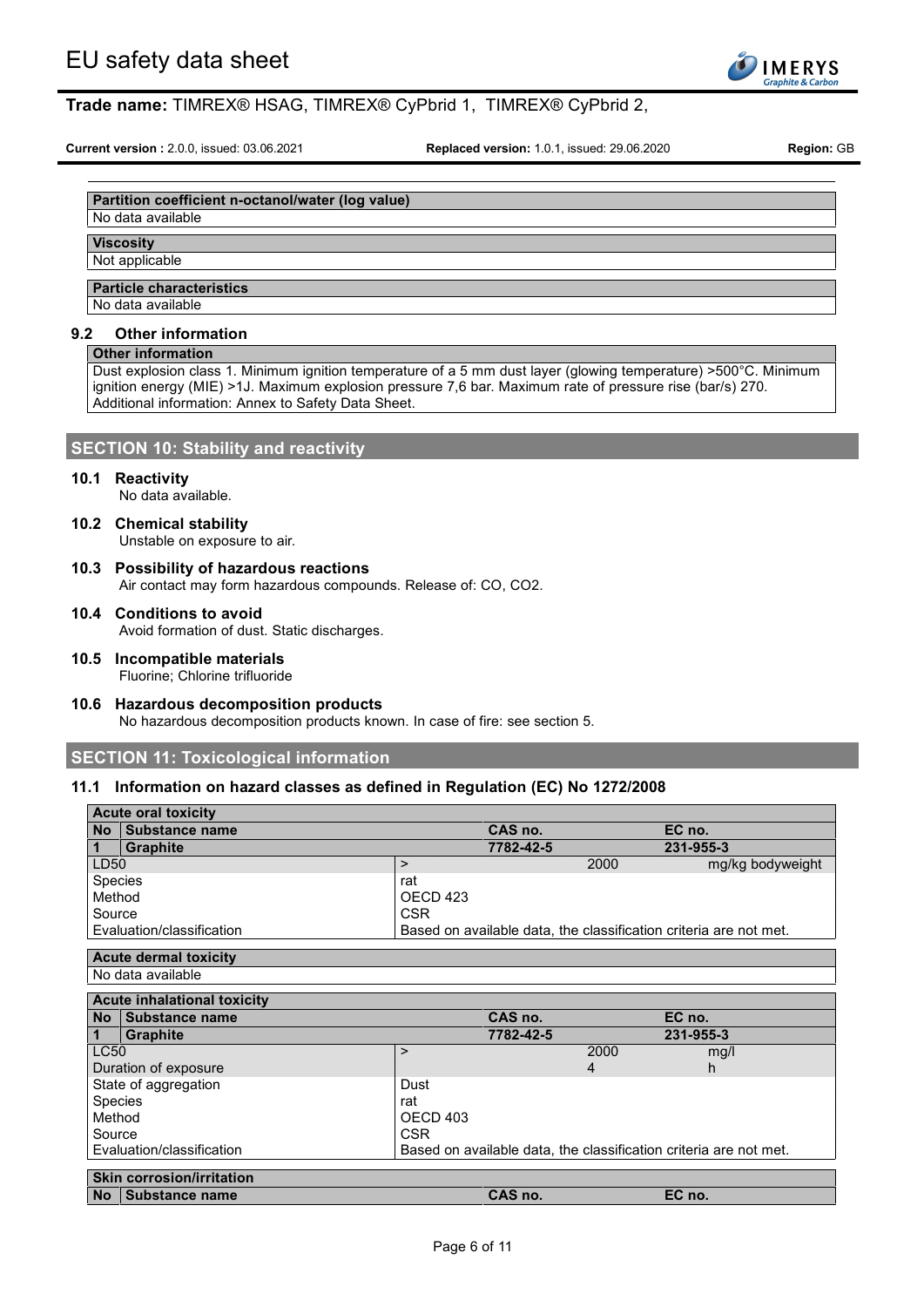

**Current version :** 2.0.0, issued: 03.06.2021 **Replaced version:** 1.0.1, issued: 29.06.2020 **Region:** GB

| $\mathbf{1}$     | <b>Graphite</b>                                    | 7782-42-5                                                         | 231-955-3 |
|------------------|----------------------------------------------------|-------------------------------------------------------------------|-----------|
| Species          |                                                    | rabbit                                                            |           |
| Method           |                                                    | OECD 404                                                          |           |
| Source           |                                                    | <b>CSR</b>                                                        |           |
|                  | Evaluation                                         | non-irritant                                                      |           |
|                  |                                                    |                                                                   |           |
|                  | Serious eye damage/irritation                      |                                                                   |           |
|                  | No Substance name                                  | CAS no.                                                           | EC no.    |
| $\mathbf{1}$     | <b>Graphite</b>                                    | 7782-42-5                                                         | 231-955-3 |
| Species          |                                                    | rabbit                                                            |           |
| Method           |                                                    | OECD 405                                                          |           |
| Source           |                                                    | <b>CSR</b>                                                        |           |
|                  | Evaluation                                         | non-irritant                                                      |           |
|                  | Respiratory or skin sensitisation                  |                                                                   |           |
|                  | No Substance name                                  | CAS no.                                                           | EC no.    |
| $\mathbf 1$      | <b>Graphite</b>                                    | 7782-42-5                                                         | 231-955-3 |
|                  | Route of exposure                                  | respiratory tract                                                 |           |
| Species          |                                                    | mouse                                                             |           |
| Method           |                                                    | OECD 429                                                          |           |
| Source           |                                                    | <b>CSR</b>                                                        |           |
|                  | Evaluation                                         | non-sensitizing                                                   |           |
|                  | Evaluation/classification                          | Based on available data, the classification criteria are not met. |           |
|                  | Route of exposure                                  | <b>Skin</b>                                                       |           |
| Species          |                                                    | mouse                                                             |           |
| Method           |                                                    | OECD 429                                                          |           |
| Source           |                                                    | <b>CSR</b>                                                        |           |
|                  | Evaluation                                         | non-sensitizing                                                   |           |
|                  | Evaluation/classification                          | Based on available data, the classification criteria are not met. |           |
|                  | <b>Germ cell mutagenicity</b>                      |                                                                   |           |
|                  |                                                    |                                                                   |           |
|                  | No I Substance name                                | CAS no.                                                           | EC no.    |
| 1                | Graphite                                           | 7782-42-5                                                         | 231-955-3 |
|                  | Type of examination                                | <b>Bacterial Reverse Mutation Test</b>                            |           |
| Method           |                                                    | OECD <sub>471</sub>                                               |           |
| Source           |                                                    | <b>CSR</b>                                                        |           |
|                  | Evaluation/classification                          | Based on available data, the classification criteria are not met. |           |
|                  | Type of examination                                | Mammalian cell gene mutation assay                                |           |
| Method           |                                                    | OECD 476                                                          |           |
| Source           |                                                    | <b>CSR</b>                                                        |           |
|                  | Evaluation/classification                          | Based on available data, the classification criteria are not met. |           |
|                  | Type of examination                                | Mammalian chromosome aberration test                              |           |
| Method<br>Source |                                                    | OECD <sub>473</sub><br><b>CSR</b>                                 |           |
|                  | Evaluation/classification                          | Based on available data, the classification criteria are not met. |           |
|                  |                                                    |                                                                   |           |
|                  | <b>Reproduction toxicity</b>                       |                                                                   |           |
|                  | No Substance name                                  | CAS no.                                                           | EC no.    |
| 1.               | <b>Graphite</b>                                    | 7782-42-5                                                         | 231-955-3 |
| Method           |                                                    | OECD 422                                                          |           |
| Source           |                                                    | <b>CSR</b>                                                        |           |
|                  | Evaluation/classification                          | Based on available data, the classification criteria are not met. |           |
|                  | Carcinogenicity                                    |                                                                   |           |
|                  | No Substance name                                  | CAS no.                                                           | EC no.    |
| 1                | <b>Graphite</b>                                    | 7782-42-5                                                         | 231-955-3 |
| Method           |                                                    | Waiving                                                           |           |
| Source           |                                                    | <b>CSR</b>                                                        |           |
|                  | Evaluation/classification                          | Based on available data, the classification criteria are not met. |           |
|                  |                                                    |                                                                   |           |
|                  | <b>STOT - single exposure</b><br>No data available |                                                                   |           |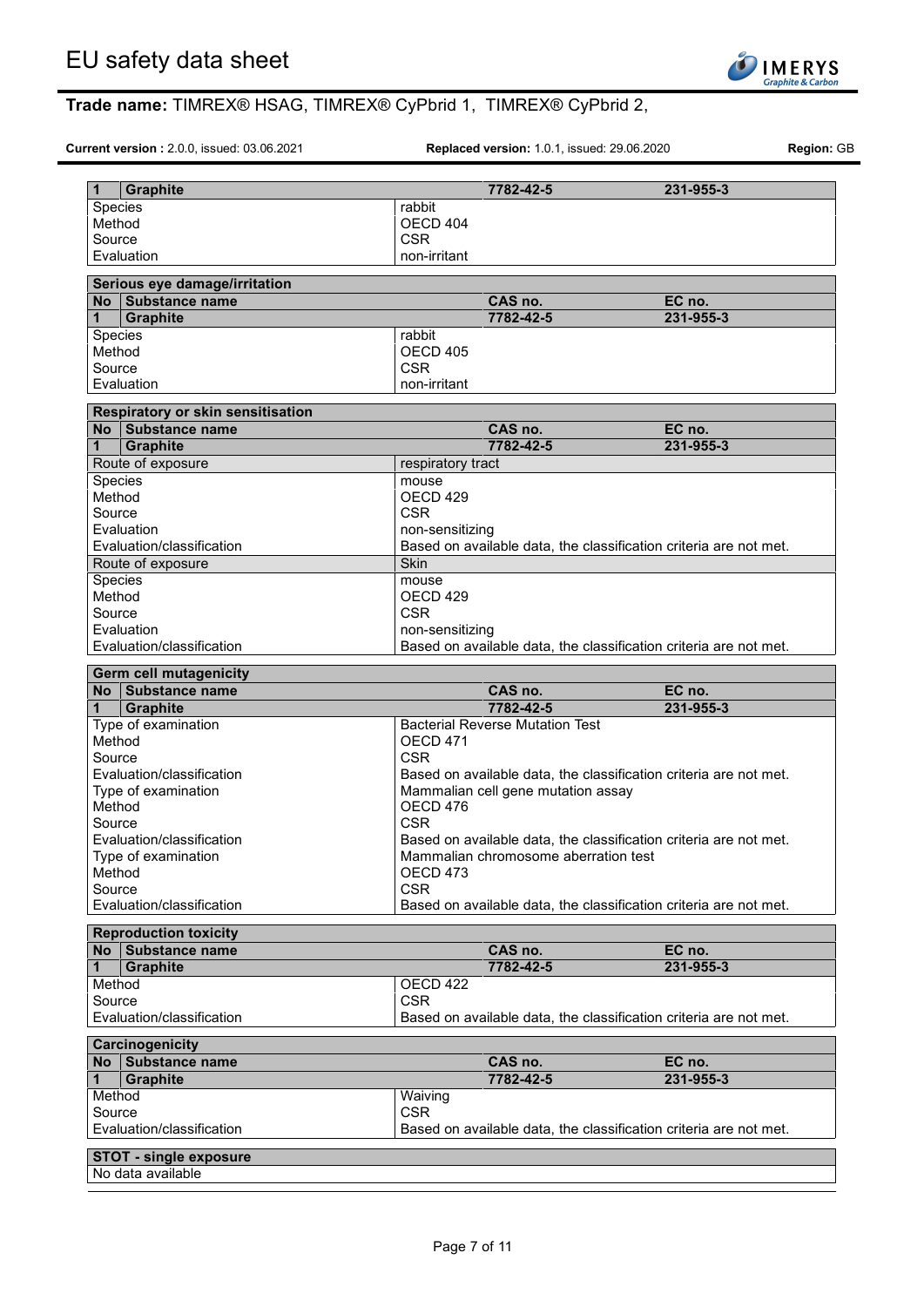

**Current version :** 2.0.0, issued: 03.06.2021 **Replaced version:** 1.0.1, issued: 29.06.2020 **Region:** GB

|                | <b>STOT - repeated exposure</b> |              |           |     |                                                                   |
|----------------|---------------------------------|--------------|-----------|-----|-------------------------------------------------------------------|
| <b>No</b>      | Substance name                  |              | CAS no.   |     | EC no.                                                            |
| $\mathbf 1$    | <b>Graphite</b>                 |              | 7782-42-5 |     | 231-955-3                                                         |
|                | Route of exposure               | oral         |           |     |                                                                   |
| <b>NOAEL</b>   |                                 |              |           | 813 | mg/kg                                                             |
| <b>Species</b> |                                 | rat          |           |     |                                                                   |
| Method         |                                 | OECD 422     |           |     |                                                                   |
| Source         |                                 | <b>CSR</b>   |           |     |                                                                   |
|                | Evaluation/classification       |              |           |     | Based on available data, the classification criteria are not met. |
|                | Route of exposure               | inhalational |           |     |                                                                   |
| <b>NOAEC</b>   |                                 |              |           | 12  | mg/m <sup>3</sup>                                                 |
| <b>Species</b> |                                 | rat          |           |     |                                                                   |
| Method         |                                 | OECD 412     |           |     |                                                                   |
| Source         |                                 | <b>CSR</b>   |           |     |                                                                   |
|                | Evaluation/classification       |              |           |     | Based on available data, the classification criteria are not met. |

## **Aspiration hazard**

No data available

## **Delayed and immediate effects as well as chronic effects from short and long-term exposure**

Contact with the skin and eyes may cause mechanical irritation. Inhalation of dusts may irritate the respiratory tract.

### **11.2 Information on other hazards**

**Endocrine disrupting properties** No data available.

**Other information**

No data available.

## **SECTION 12: Ecological information**

## **12.1 Toxicity**

| <b>Toxicity to fish (acute)</b>      |                     |           |                                                                   |
|--------------------------------------|---------------------|-----------|-------------------------------------------------------------------|
| Substance name<br><b>No</b>          |                     | CAS no.   | EC no.                                                            |
| <b>Graphite</b><br>1                 |                     | 7782-42-5 | 231-955-3                                                         |
| <b>LC50</b>                          | $\geq$              | 100       | mg/l                                                              |
| Duration of exposure                 |                     | 96        | h.                                                                |
| Species                              | Danio rerio         |           |                                                                   |
| Method                               | OECD <sub>203</sub> |           |                                                                   |
| Source                               | <b>CSR</b>          |           |                                                                   |
| Evaluation/classification            |                     |           | Based on available data, the classification criteria are not met. |
| <b>Toxicity to fish (chronic)</b>    |                     |           |                                                                   |
| No data available                    |                     |           |                                                                   |
| <b>Toxicity to Daphnia (acute)</b>   |                     |           |                                                                   |
| Substance name<br>No                 |                     | CAS no.   | EC no.                                                            |
| $\mathbf{1}$<br><b>Graphite</b>      |                     | 7782-42-5 | 231-955-3                                                         |
| <b>EC50</b>                          | $\geq$              | 100       | mg/l                                                              |
| Duration of exposure                 |                     | 48        | h.                                                                |
| Species                              | Daphnia magna       |           |                                                                   |
| Method                               | OECD 202            |           |                                                                   |
| <b>CSR</b><br>Source                 |                     |           |                                                                   |
| Evaluation/classification            |                     |           | Based on available data, the classification criteria are not met. |
| <b>Toxicity to Daphnia (chronic)</b> |                     |           |                                                                   |
| No data available                    |                     |           |                                                                   |
|                                      |                     |           |                                                                   |
| Toxicity to algae (acute)            |                     |           |                                                                   |

|                  | TOXICILY TO algae (acule) |           |                |           |  |
|------------------|---------------------------|-----------|----------------|-----------|--|
|                  | No Substance name         | CAS no.   |                | EC no.    |  |
|                  | <b>Graphite</b>           | 7782-42-5 |                | 231-955-3 |  |
| EC <sub>50</sub> |                           |           | 100            | mg/l      |  |
|                  | Duration of exposure      |           | 7 <sup>c</sup> |           |  |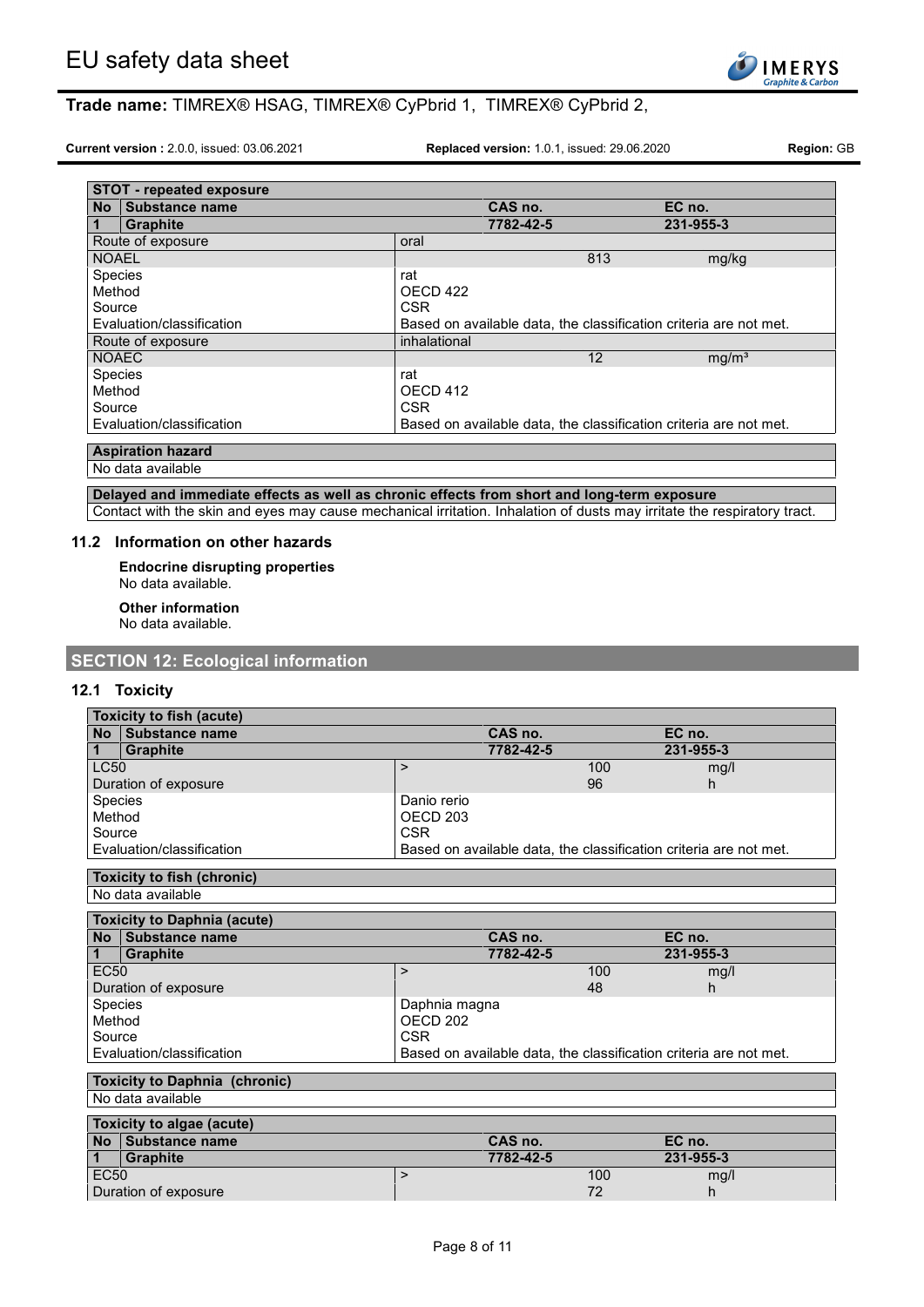

| <b>Current version: 2.0.0, issued: 03.06.2021</b>        | <b>Replaced version: 1.0.1, issued: 29.06.2020</b>                | <b>Region: GB</b> |  |
|----------------------------------------------------------|-------------------------------------------------------------------|-------------------|--|
| <b>Species</b><br>Method<br>Source                       | Pseudokirchneriella subcapitata<br>OFCD 201<br><b>CSR</b>         |                   |  |
| Evaluation/classification                                | Based on available data, the classification criteria are not met. |                   |  |
| Toxicity to algae (chronic)<br>No data available         |                                                                   |                   |  |
| <b>Bacteria toxicity</b><br>No data available            |                                                                   |                   |  |
| 12.2 Persistence and degradability<br>No data available. |                                                                   |                   |  |

#### **12.3 Bioaccumulative potential** No data available.

## **12.4 Mobility in soil**

No data available.

## **12.5 Results of PBT and vPvB assessment**

| Results of PBT and vPvB assessment |                                             |  |  |
|------------------------------------|---------------------------------------------|--|--|
| I PBT assessment                   | The product is not considered to be a PBT.  |  |  |
| l vPvB assessment                  | The product is not considered to be a vPvB. |  |  |

## **12.6 Endocrine disrupting properties**

No data available.

### **12.7 Other adverse effects**

No data available.

## **12.8 Other information**

## **Other information**

Do not discharge product unmonitored into the environment.

## **SECTION 13: Disposal considerations**

## **13.1 Waste treatment methods**

#### **Product**

Disposal of the product should be carried out in accordance with all applicable regulations following consultation with the responsible local authority and the disposal company in an authorised and suitable disposal facility. Allocation of a waste code number, according to the European Waste Catalogue, should be carried out in agreement with the regional waste disposal company.

### **Packaging**

Residues must be removed from packaging and when emptied completely disposed of in accordance with the regulations for waste removal. Incompletely emptied packaging must be disposed of in the form of disposal specified by the regional disposer.

## **SECTION 14: Transport information**

## **14.1 Transport ADR/RID/ADN**

The product is not subject to ADR/RID/ADN regulations.

### **14.2 Transport IMDG**

The product is not subject to IMDG regulations.

### **14.3 Transport ICAO-TI / IATA**

The product is not subject to ICAO-TI / IATA regulations.

### **14.4 Other information**

The product is NOT highly flammable according to Regulation (EG) Nr. 440/2008 , method EC A.10 (flammability, solids)

### **14.5 Environmental hazards**

Information on environmental hazards, if relevant, please see 14.1 - 14.3.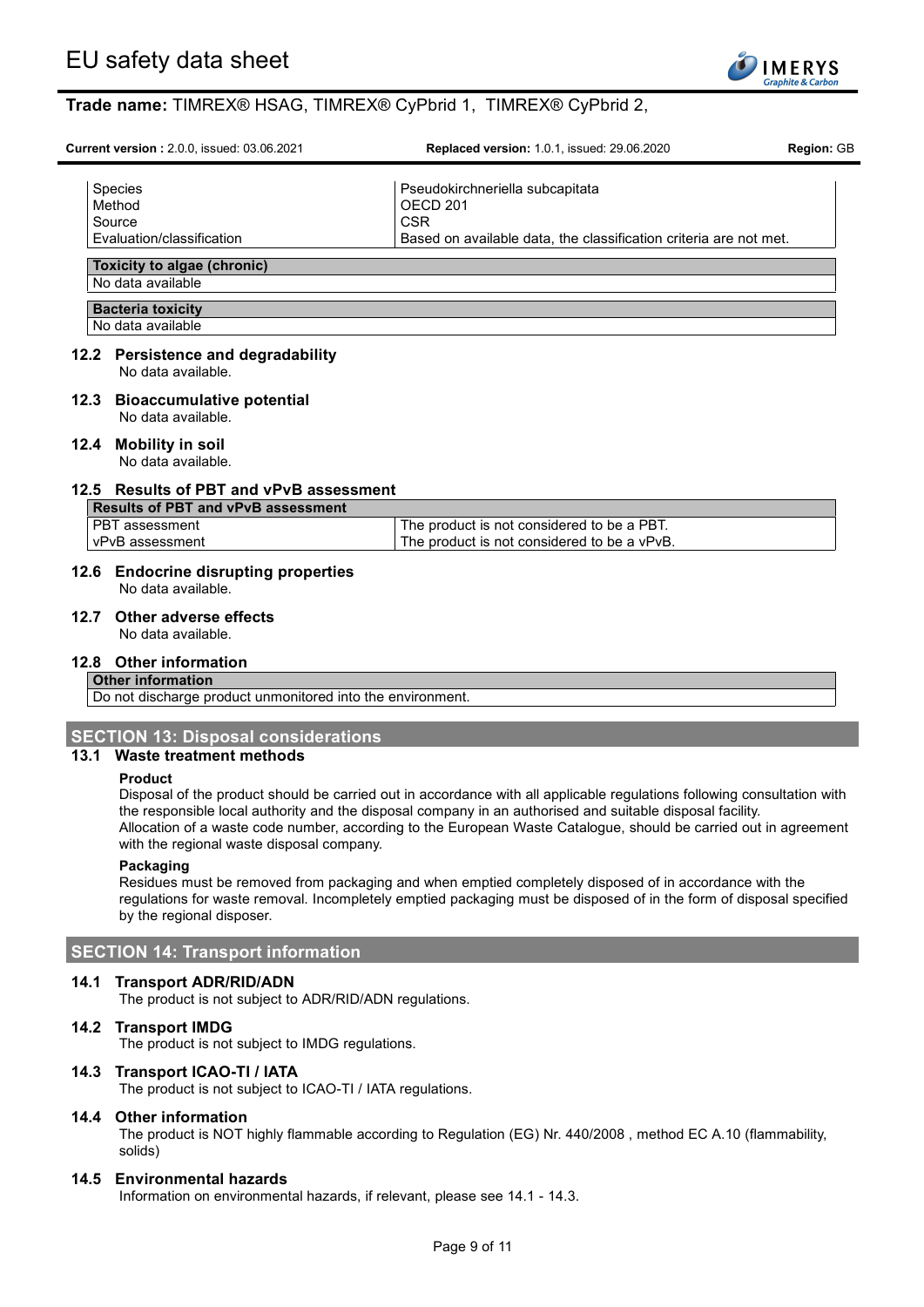

**Current version :** 2.0.0, issued: 03.06.2021 **Replaced version:** 1.0.1, issued: 29.06.2020 **Region:** GB

## **14.6 Special precautions for user**

No data available.

**14.7 Maritime transport in bulk according to IMO instruments** Not relevant

## **SECTION 15: Regulatory information**

## **15.1 Safety, health and environmental regulations/legislation specific for the substance or mixture EU regulations**

**Regulation (EC) No 1907/2006 (REACH) Annex XIV (List of substances subject to authorisation)**

In accordance with the REACH regulation (EC) 1907/2006, the product does not contain any substances that are considered as subject to listing in annex XIV, inventory of substances requiring authorisation.

**REACH candidate list of substances of very high concern (SVHC) for authorisation**

In accordance with article 57 and article 59 of the Reach regulation (EC) 1907/2006, this substance is not considered as subject to listing in annex XIV, inventory of substances requiring authorisation ("Authorization list").

**Regulation (EC) No 1907/2006 (REACH) Annex XVII: RESTRICTIONS ON THE MANUFACTURE, PLACING ON THE MARKET AND USE OF CERTAIN DANGEROUS SUBSTANCES, MIXTURES AND ARTICLES** The substance is not subject to the provisions of annex XVII (restriction entries) of the Reach regulation (EC) 1907/2006.

**Directive 2012/18/EU on the control of major-accident hazards involving dangerous substances** This substance is not subject to Part 1 or 2 of Annex I

## **National regulations**

### **National chemical inventories**

EINECS/ELINCS (European Community) listed USA (TSCA) listed<br>DSL/NDSL (Canada) listed bSL listed DSL/NDSL (Canada)<br>ENCS (Japan) Exempted from listing ECL (Korea) **listed** KE-18101 AICS (Australia) listed IECSC / NEPA (China) listed<br>PICCS (Philippines) listed PICCS (Philippines)<br>NZIoC (New Zealand) New Zealand: not subject to the provisions of the HSNO Act. CSNN (Taiwan) listed

### **15.2 Chemical safety assessment**

A chemical safety assessment has been carried out for this substance.

## **SECTION 16: Other information**

## **Sources of key data used to compile the data sheet:**

Regulation (EC) No 1907/2006 (REACH), 1272/2008 (CLP) as amended in each case. Directives 2000/39/EC, 2006/15/EC, 2009/161/EU, (EU) 2017/164. National Threshold Limit Values of the corresponding countries as amended in each case. Transport regulations according to ADR, RID, IMDG, IATA as amended in each case. The data sources used to determine physical, toxic and ecotoxic data, are indicated directly in the corresponding section.

## **Creation of the safety data sheet**

### UMCO GmbH

Georg-Wilhelm-Str. 187, D-21107 Hamburg Tel.: +49 40 / 555 546 300 Fax: +49 40 / 555 546 357 e-mail: umco@umco.de

This information is based on our present knowledge and experience.

The safety data sheet describes products with a view to safety requirements.

It does not however, constitute a guarantee for any specific product properties and shall not establish a legally valid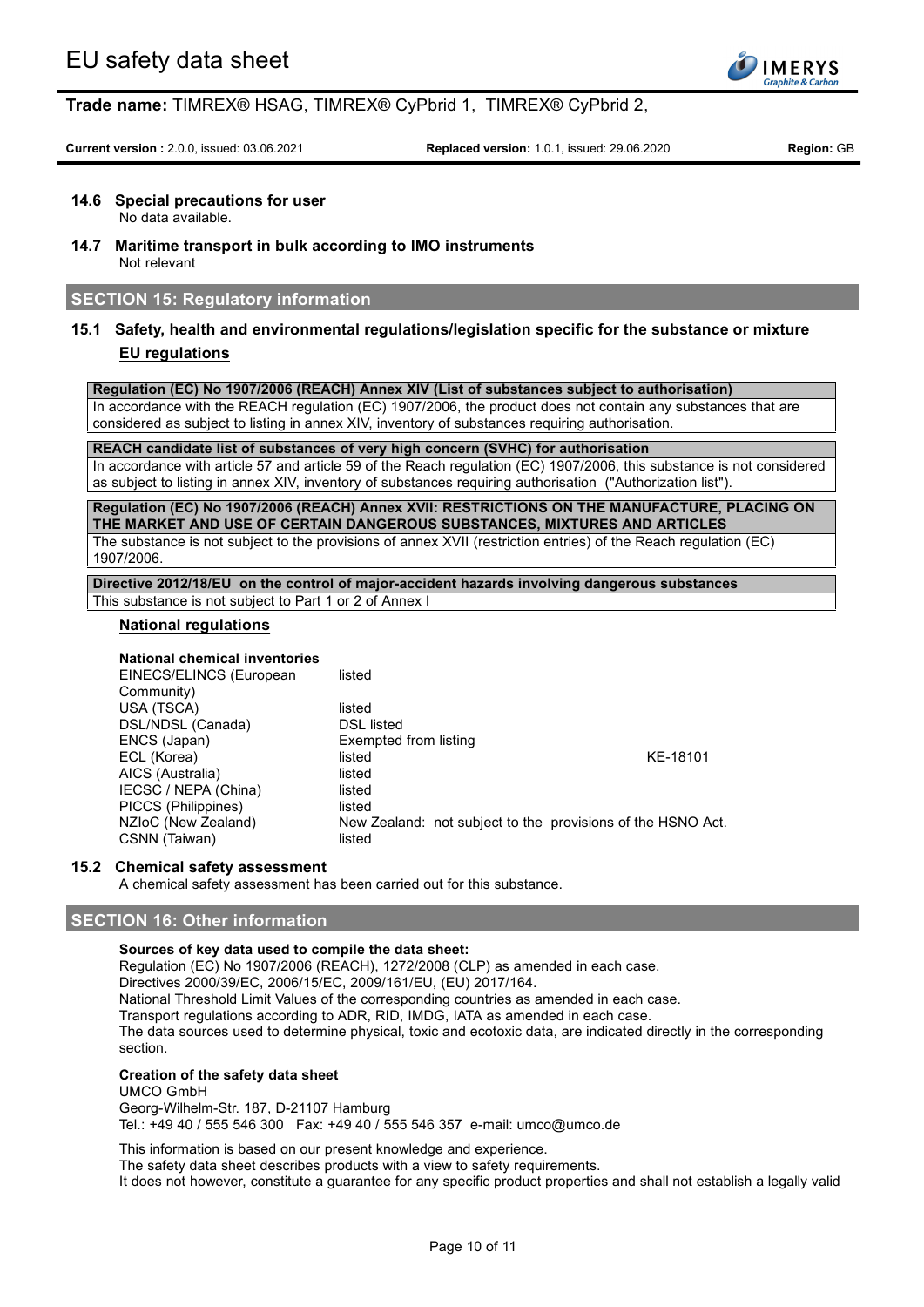

**Current version :** 2.0.0, issued: 03.06.2021 **Replaced version:** 1.0.1, issued: 29.06.2020 **Region:** GB

contractual relationship.

Document protected by copyright. Alterations or reproductions require the express written permission of UMCO GmbH. Prod-ID 767761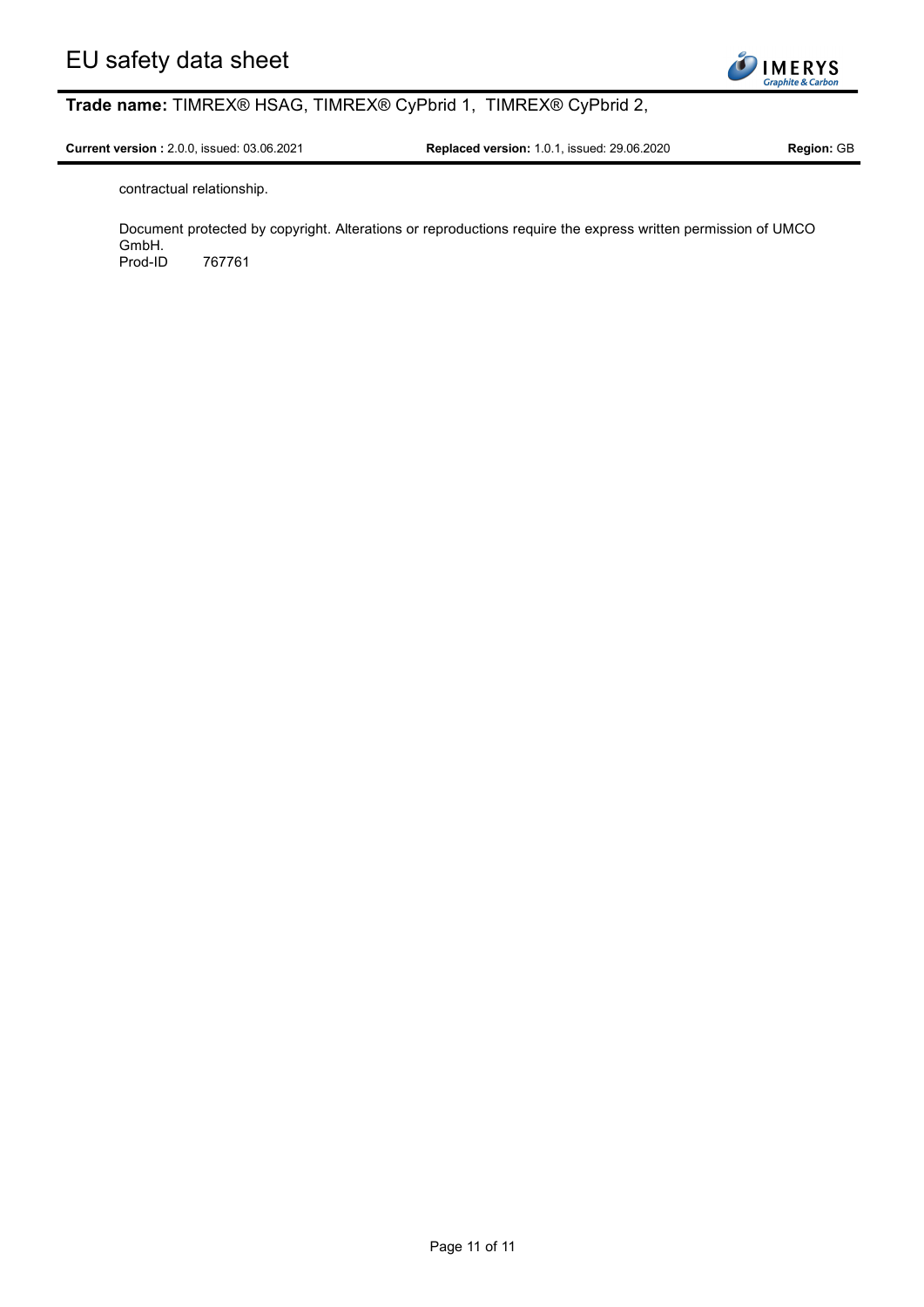

# **ANNEX TO SAFETY DATA SHEET** Page: 11/22

Revision nr : 1.0.1 Issue date : 29.06.2020

## **TIMREX® HSAG and TIMREX® CyPbrid**

Supersedes :1.0.0 16.10.2015

## **ADDITIONAL INFORMATION TO THE STABILITY AND REACTIVITY PROPERTIES**

## **1. Emission of gaseous substances in an open/permeable container.**

This product can generate emissions of CO and CO2. The emission rate as - *gram/tongraphite/day*  - given below (Tab 1) are from measurements of gas generated within a sealed container filled with graphite, with an initial atmospheric pressure of air in both constant volume or constant pressure condition over a period of 28 days.

| Table 1. Maximal CO and COZTelease during the storage lest of Cyr bild and HSTO at $22$ $\pm 2$ C. |                                                                        |                                                                          |                                                                  |
|----------------------------------------------------------------------------------------------------|------------------------------------------------------------------------|--------------------------------------------------------------------------|------------------------------------------------------------------|
|                                                                                                    | Non-ventilated, constant<br>volume (no additional<br>supply of oxygen) | Non ventilated, constant<br>pressure (no additional<br>supply of oxygen) | Ventilated, atmospheric<br>pressure (constant supply)<br>oxygen) |
|                                                                                                    |                                                                        |                                                                          |                                                                  |
| CyPbrid and HSAG                                                                                   |                                                                        |                                                                          |                                                                  |
| CO.                                                                                                | Max $0.60$ g/ton/d                                                     | Max $0.56$ g/ton/d                                                       | No data available                                                |
| CO <sub>2</sub>                                                                                    | Max $5$ g/ton/d                                                        | Max $30$ g/ton/d                                                         | No data available                                                |

Table 1. Maximal CO and CO<sub>2</sub> release during the storage test of CyPbrid and HSAG at 22  $+2$ °C.

The CO and CO2 release from CyPbrid and HSAG are measured during a long lasting (over 28 days) real life experiment. The CO and CO2 data are shown in Table 2.

Table 2. Maximal CO and CO2 concentration released during the storage test measured in a real life experiment.

|                  | Non-ventilated, constant | Non ventilated, constant | Ventilated, atmospheric    |
|------------------|--------------------------|--------------------------|----------------------------|
|                  | volume (no additional    | pressure (no additional  | pressure (constant supply) |
|                  | supply of oxygen)        | supply of oxygen)        | oxygen)                    |
| CyPbrid and HSAG |                          |                          |                            |
| CO               | $2300$ ppmy              | $1000$ ppm $v$           | $\leq 1$ ppmv              |
| CO <sub>2</sub>  | 17000 ppmy               | $10500$ ppmv             | No data available          |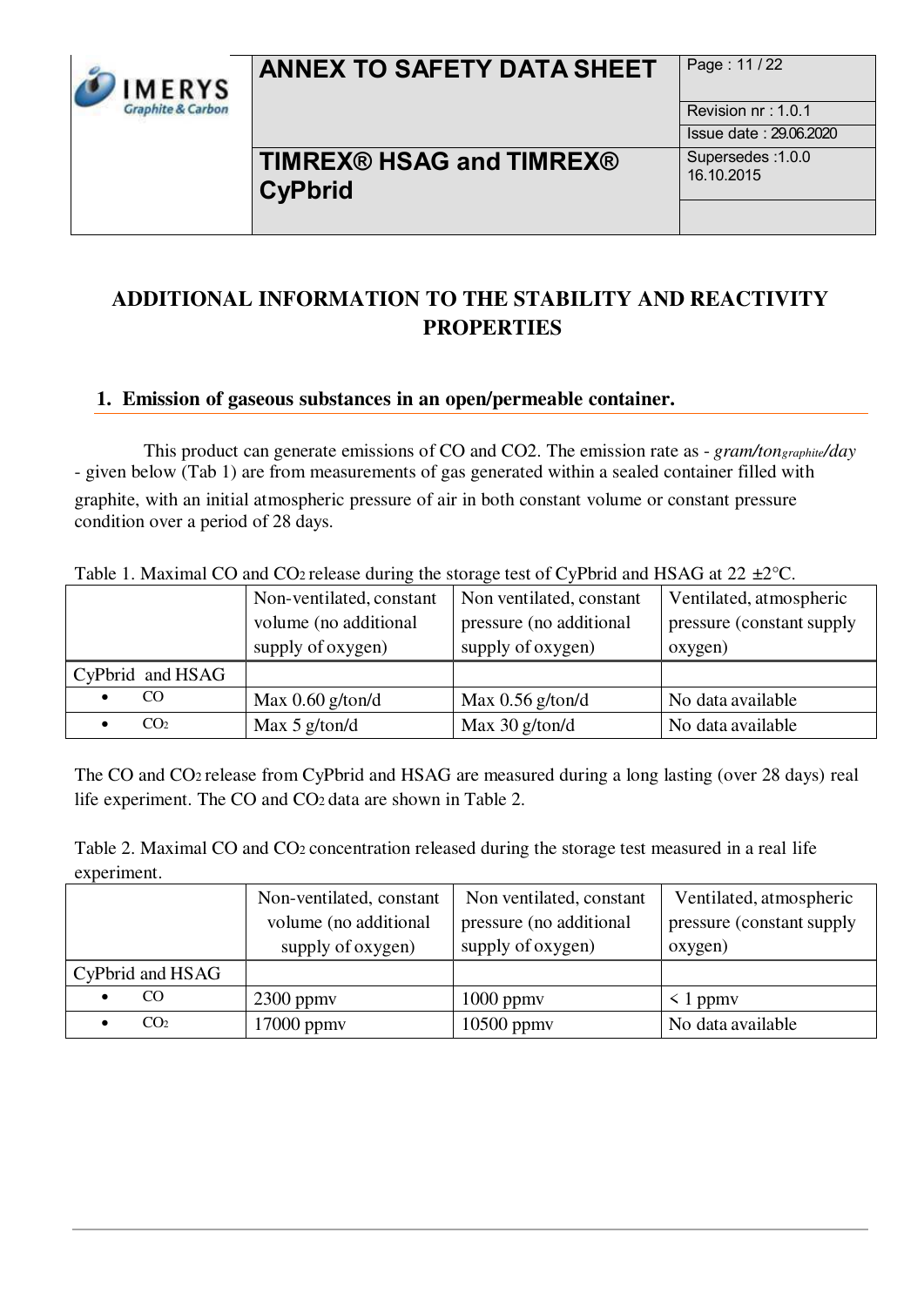

# **ANNEX TO SAFETY DATA SHEET** Page: 12/22

## **TIMREX® HSAG and TIMREX® CyPbrid**

Revision nr : 1.0.1 Issue date : 29.06.2020 Supersedes :1.0.0 16.10.2015

To conclude: the limit value (MAC) is generally around 25-30 ppmv which means a person shall not be exposed to the atmosphere in the non-ventilated containment. To keep the concentration below the limit value (MAC), a typical minimal industrial ventilation rate exchange of 5 - 10 air exchanges per hour of the containment is recommended.

| Carbon monoxide (630-08-0) |                                                                             |                                                         |
|----------------------------|-----------------------------------------------------------------------------|---------------------------------------------------------|
| Austria                    | $MAK$ (mg/m <sup>3</sup> )                                                  | $33$ mg/m <sup>3</sup>                                  |
| Austria                    | MAK (ppm)                                                                   | 30 ppm                                                  |
| Austria                    | MAK Short time value (mg/m <sup>3</sup> )                                   | $66$ mg/m <sup>3</sup>                                  |
| Austria                    | MAK Short time value (ppm)                                                  | 60 ppm                                                  |
| Belgium                    | Limit value $(mg/m3)$                                                       | $29$ mg/m <sup>3</sup>                                  |
| Belgium                    | Limit value (ppm)                                                           | 25 ppm                                                  |
| Bulgaria                   | OEL TWA (mg/m <sup>3</sup> )                                                | $40$ mg/m <sup>3</sup>                                  |
| Bulgaria                   | OEL STEL (mg/m <sup>3</sup> )                                               | $200$ mg/m <sup>3</sup>                                 |
| Croatia                    | GVI (granična vrijednost izloženosti)<br>(mg/m <sup>3</sup> )               | $35$ mg/m <sup>3</sup>                                  |
| Croatia                    | GVI (granična vrijednost izloženosti)<br>(ppm)                              | 30 ppm                                                  |
| Croatia                    | KGVI (kratkotrajna granična vrijednost<br>izloženosti) (mg/m <sup>3</sup> ) | $232$ mg/m <sup>3</sup>                                 |
| Croatia                    | KGVI (kratkotrajna granična vrijednost<br>izloženosti) (ppm)                | $200$ ppm                                               |
| Czech Republic             | Expoziční limity (PEL) (mg/m <sup>3</sup> )                                 | $30 \text{ mg/m}^3$                                     |
| Denmark                    | Grænseværdie (langvarig) (mg/m <sup>3</sup> )                               | $29$ mg/m <sup>3</sup>                                  |
| Denmark                    | Grænseværdie (langvarig) (ppm)                                              | 25 ppm                                                  |
| Estonia                    | OEL TWA (mg/m <sup>3</sup> )                                                | $40 \text{ mg/m}^3$<br>$25 \text{ mg/m}^3$ (in exhaust) |
| Estonia                    | OEL TWA (ppm)                                                               | 35 ppm<br>20 ppm (in exhaust)                           |
| Estonia                    | OEL STEL (mg/m <sup>3</sup> )                                               | $120$ mg/m <sup>3</sup>                                 |
| Estonia                    | OEL STEL (ppm)                                                              | $100$ ppm                                               |
| Finland                    | HTP-arvo $(8h)(mg/m^3)$                                                     | $35$ mg/m <sup>3</sup>                                  |
| Finland                    | HTP-arvo (8h) (ppm)                                                         | 30 ppm                                                  |
| Finland                    | HTP-arvo (15 min)                                                           | $87$ mg/m <sup>3</sup>                                  |
| Finland                    | HTP-arvo (15 min) (ppm)                                                     | 75 ppm                                                  |
| France                     | VME (mg/m <sup>3</sup> )                                                    | $55$ mg/m <sup>3</sup>                                  |

Table 3. Exposure limits for CO and CO2 (EU and US)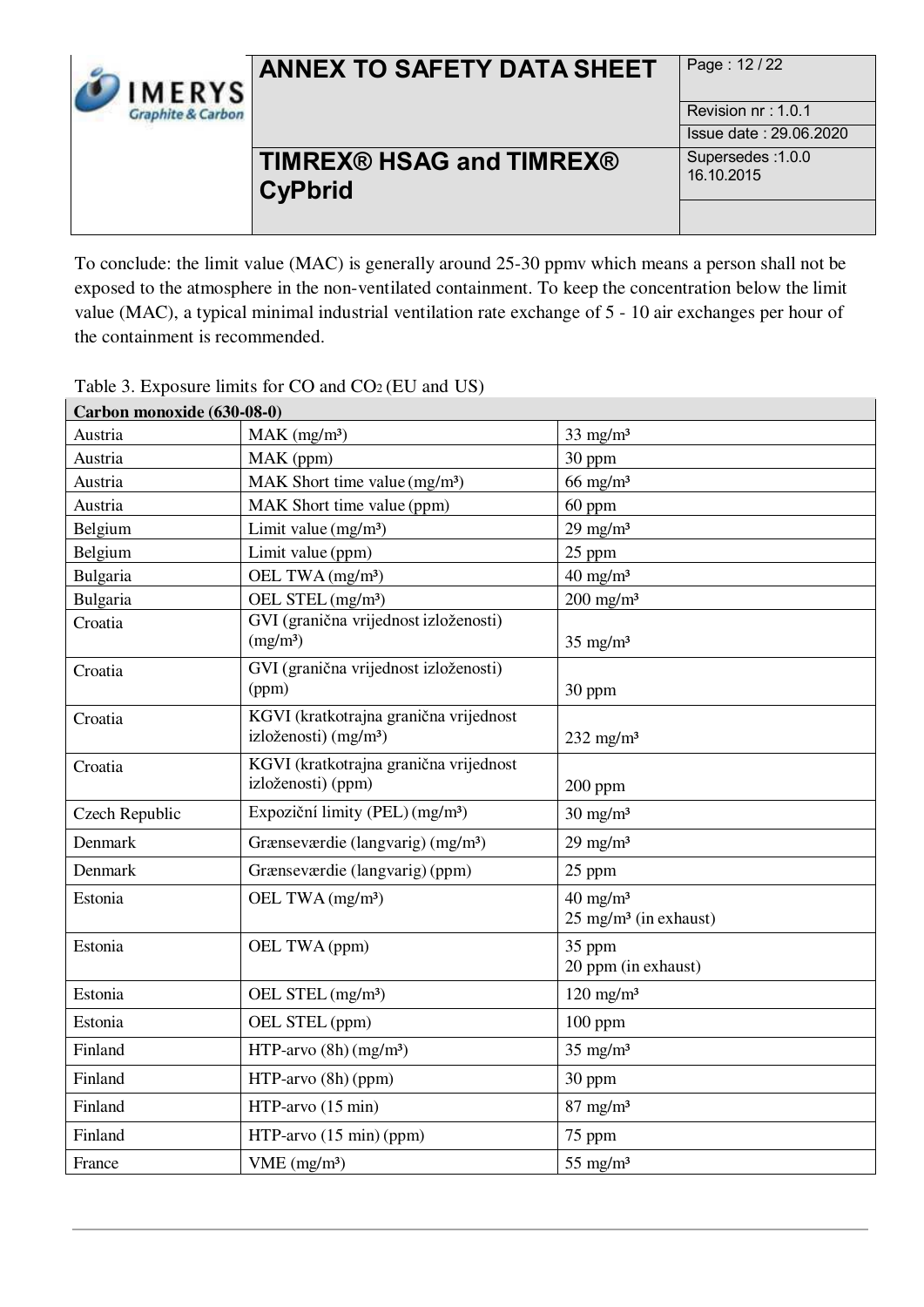

# **ANNEX TO SAFETY DATA SHEET** Page: 13/22

Revision nr : 1.0.1 Issue date : 29.06.2020

# **TIMREX® HSAG and TIMREX® CyPbrid**

| Carbon monoxide (630-08-0) |                                                         |                                                                                                                                                 |  |
|----------------------------|---------------------------------------------------------|-------------------------------------------------------------------------------------------------------------------------------------------------|--|
| France                     | VME (ppm)                                               | 50 ppm                                                                                                                                          |  |
| Germany                    | TRGS 900 Occupational exposure limit<br>value $(mg/m3)$ | 35 mg/m <sup>3</sup> (The risk of damage to the<br>embryo or foetus cannot be excluded even<br>when AGW and BGW values are observed)            |  |
| Germany                    | TRGS 900 Occupational exposure limit<br>value (ppm)     | 30 ppm (The risk of damage to the embryo<br>or foetus cannot be excluded even when<br>AGW and BGW values are observed)                          |  |
| Germany                    | <b>TRGS 903 (BGW)</b>                                   | 5 % (Medium: whole blood - Time: end of<br>shift - Parameter: CO-Hb (derivation of<br>biological threshold limit due to acute toxic<br>effects) |  |
| Greece                     | OEL TWA (mg/m <sup>3</sup> )                            | $55$ mg/m <sup>3</sup>                                                                                                                          |  |
| Greece                     | OEL TWA (ppm)                                           | 50 ppm                                                                                                                                          |  |
| Greece                     | OEL STEL (mg/m <sup>3</sup> )                           | $330$ mg/m <sup>3</sup>                                                                                                                         |  |
| Greece                     | OEL STEL (ppm)                                          | 300 ppm                                                                                                                                         |  |
| Hungary                    | AK-érték                                                | $33$ mg/m <sup>3</sup>                                                                                                                          |  |
| Hungary                    | CK-érték                                                | $66$ mg/m <sup>3</sup>                                                                                                                          |  |
| Ireland                    | OEL $(8 \text{ hours ref}) \text{ (mg/m}^3)$            | $23$ mg/m <sup>3</sup>                                                                                                                          |  |
| Ireland                    | OEL (8 hours ref) (ppm)                                 | 20 ppm                                                                                                                                          |  |
| Ireland                    | OEL $(15 \text{ min ref})$ (mg/m3)                      | $115$ mg/m <sup>3</sup>                                                                                                                         |  |
| Ireland                    | OEL (15 min ref) (ppm)                                  | 100 ppm                                                                                                                                         |  |
| Latvia                     | OEL TWA (mg/m <sup>3</sup> )                            | $20 \text{ mg/m}^3$                                                                                                                             |  |
| Lithuania                  | IPRV $(mg/m3)$                                          | $40 \text{ mg/m}^3$<br>25 mg/m <sup>3</sup> (if the sources are from engines<br>exhaust gases)                                                  |  |
| Lithuania                  | IPRV (ppm)                                              | 35 ppm<br>20 ppm (if the sources are from engines<br>exhaust gases)                                                                             |  |
| Lithuania                  | $TPRV$ (mg/m <sup>3</sup> )                             | $120 \text{ mg/m}^3$ (including if the sources are<br>from engines exhaust gases)                                                               |  |
| Lithuania                  | TPRV (ppm)                                              | 100 ppm (including if the sources are from<br>engines exhaust gases)                                                                            |  |
| Netherlands                | Grenswaarde TGG 8H (mg/m <sup>3</sup> )                 | $29$ mg/m <sup>3</sup>                                                                                                                          |  |
| Poland                     | $NDS$ (mg/m <sup>3</sup> )                              | $23$ mg/m <sup>3</sup>                                                                                                                          |  |
| Poland                     | $NDSCh$ (mg/m <sup>3</sup> )                            | $117$ mg/m <sup>3</sup>                                                                                                                         |  |
| Portugal                   | OEL TWA (ppm)                                           | 25 ppm                                                                                                                                          |  |
| Romania                    | OEL TWA (mg/m <sup>3</sup> )                            | $20 \text{ mg/m}^3$                                                                                                                             |  |
| Romania                    | OEL TWA (ppm)                                           | 17,5 ppm                                                                                                                                        |  |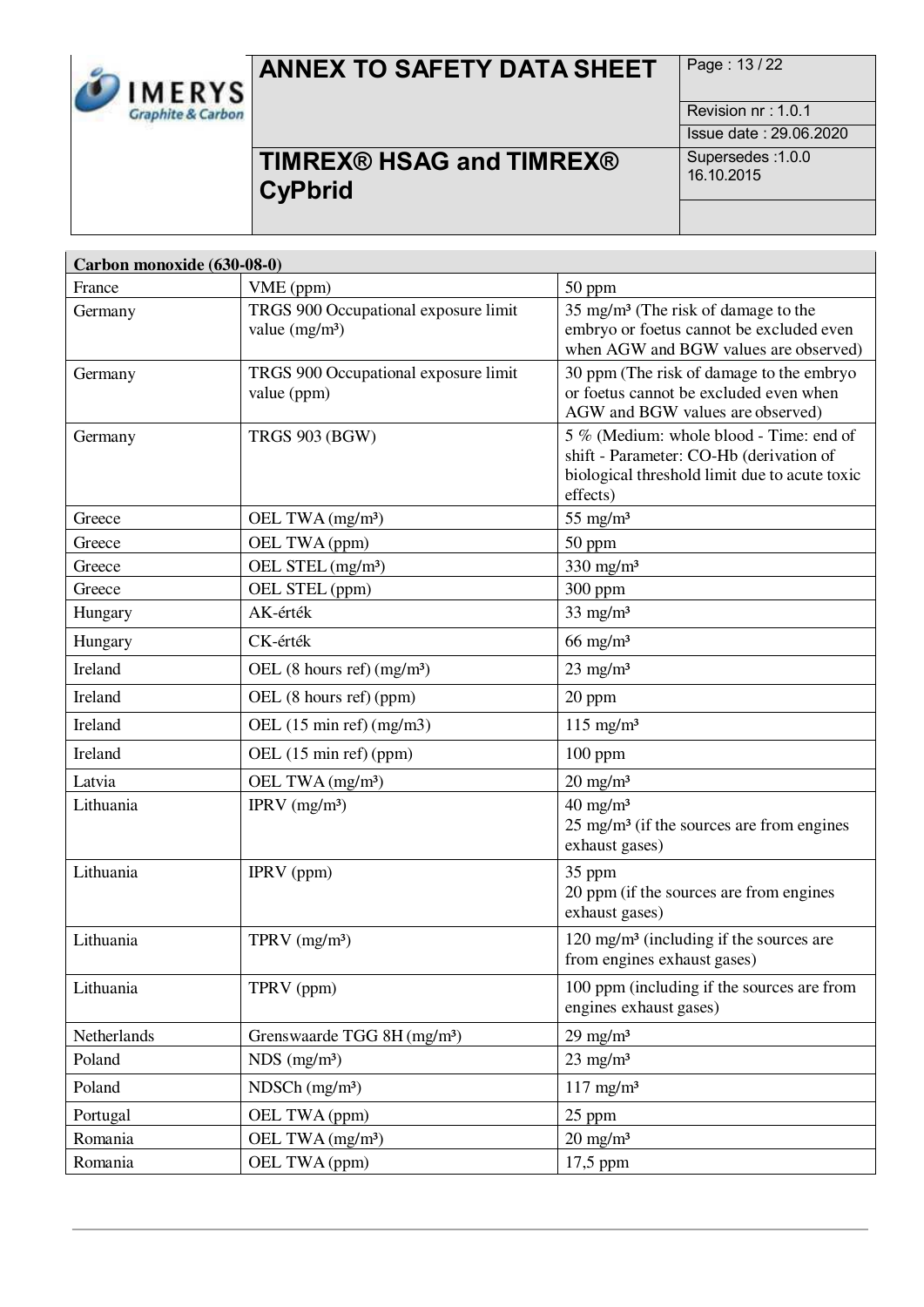

# **ANNEX TO SAFETY DATA SHEET** Page: 14/22

Revision nr : 1.0.1 Issue date : 29.06.2020

# **TIMREX® HSAG and TIMREX® CyPbrid**

| Carbon monoxide (630-08-0) |                                           |                                                                                                                                                                           |
|----------------------------|-------------------------------------------|---------------------------------------------------------------------------------------------------------------------------------------------------------------------------|
| Romania                    | OEL STEL (mg/m <sup>3</sup> )             | $30 \text{ mg/m}^3$                                                                                                                                                       |
| Romania                    | OEL STEL (ppm)                            | 26 ppm                                                                                                                                                                    |
| Slovakia                   | NPHV (priemerná) (mg/m <sup>3</sup> )     | $35$ mg/m <sup>3</sup>                                                                                                                                                    |
| Slovakia                   | NPHV (priemerná) (ppm)                    | 30 ppm                                                                                                                                                                    |
| Slovakia                   | NPHV (Hraničná) (mg/m <sup>3</sup> )      | $70 \text{ mg/m}^3$                                                                                                                                                       |
| Slovenia                   | OEL TWA (mg/m <sup>3</sup> )              | $35$ mg/m <sup>3</sup>                                                                                                                                                    |
| Slovenia                   | OEL TWA (ppm)                             | 30 ppm                                                                                                                                                                    |
| Slovenia                   | OEL STEL (mg/m <sup>3</sup> )             | $70 \text{ mg/m}^3$                                                                                                                                                       |
| Slovenia                   | OEL STEL (ppm)                            | 60 ppm                                                                                                                                                                    |
| Spain                      | $VLA-ED$ (mg/m <sup>3</sup> )             | $29$ mg/m <sup>3</sup>                                                                                                                                                    |
| Spain                      | VLA-ED (ppm)                              | 25 ppm                                                                                                                                                                    |
| Sweden                     | nivågränsvärde (NVG) (mg/m <sup>3</sup> ) | 25 mg/m <sup>3</sup> (total of CO)<br>$40 \text{ mg/m}^3$                                                                                                                 |
| Sweden                     | nivågränsvärde (NVG) (ppm)                | 35 ppm<br>20 ppm (total of CO)                                                                                                                                            |
| Sweden                     | kortidsvärde (KTV) (mg/m <sup>3</sup> )   | $120$ mg/m <sup>3</sup>                                                                                                                                                   |
| Sweden                     | kortidsvärde (KTV) (ppm)                  | 100 ppm                                                                                                                                                                   |
| <b>United Kingdom</b>      | WEL TWA $(mg/m3)$                         | $35$ mg/m <sup>3</sup>                                                                                                                                                    |
| <b>United Kingdom</b>      | WEL TWA (ppm)                             | 30 ppm                                                                                                                                                                    |
| <b>United Kingdom</b>      | WEL STEL (mg/m <sup>3</sup> )             | 232 mg/m $3$                                                                                                                                                              |
| <b>United Kingdom</b>      | WEL STEL (ppm)                            | $200$ ppm                                                                                                                                                                 |
| Norway                     | Grenseverdier (AN) (mg/m <sup>3</sup> )   | $29$ mg/m <sup>3</sup>                                                                                                                                                    |
| Norway                     | Grenseverdier (AN) (ppm)                  | 25 ppm                                                                                                                                                                    |
| Norway                     | Grenseverdier (Korttidsverdi) (mg/m3)     | $29 \text{ mg/m}^3$ (listed in the List of<br>Administrative Norms. Written instructions<br>shall be prepared for work in CO<br>atmosphere if the STEL limit is exceeded) |
| Norway                     | Grenseverdier (Korttidsverdi) (ppm)       | 25 ppm (listed in the List of Administrative<br>Norms. Written instructions shall be<br>prepared for work in CO atmosphere if the<br>STEL limit is exceeded)              |
| Switzerland                | VME (mg/m <sup>3</sup> )                  | $35$ mg/m <sup>3</sup>                                                                                                                                                    |
| Switzerland                | VME (ppm)                                 | 30 ppm                                                                                                                                                                    |
| Switzerland                | $VLE$ (mg/m <sup>3</sup> )                | $70 \text{ mg/m}^3$                                                                                                                                                       |
| Switzerland                | VLE (ppm)                                 | 60 ppm                                                                                                                                                                    |
| Australia                  | $TWA$ (mg/m <sup>3</sup> )                | $34$ mg/m <sup>3</sup>                                                                                                                                                    |
| Australia                  | TWA (ppm)                                 | 30 ppm                                                                                                                                                                    |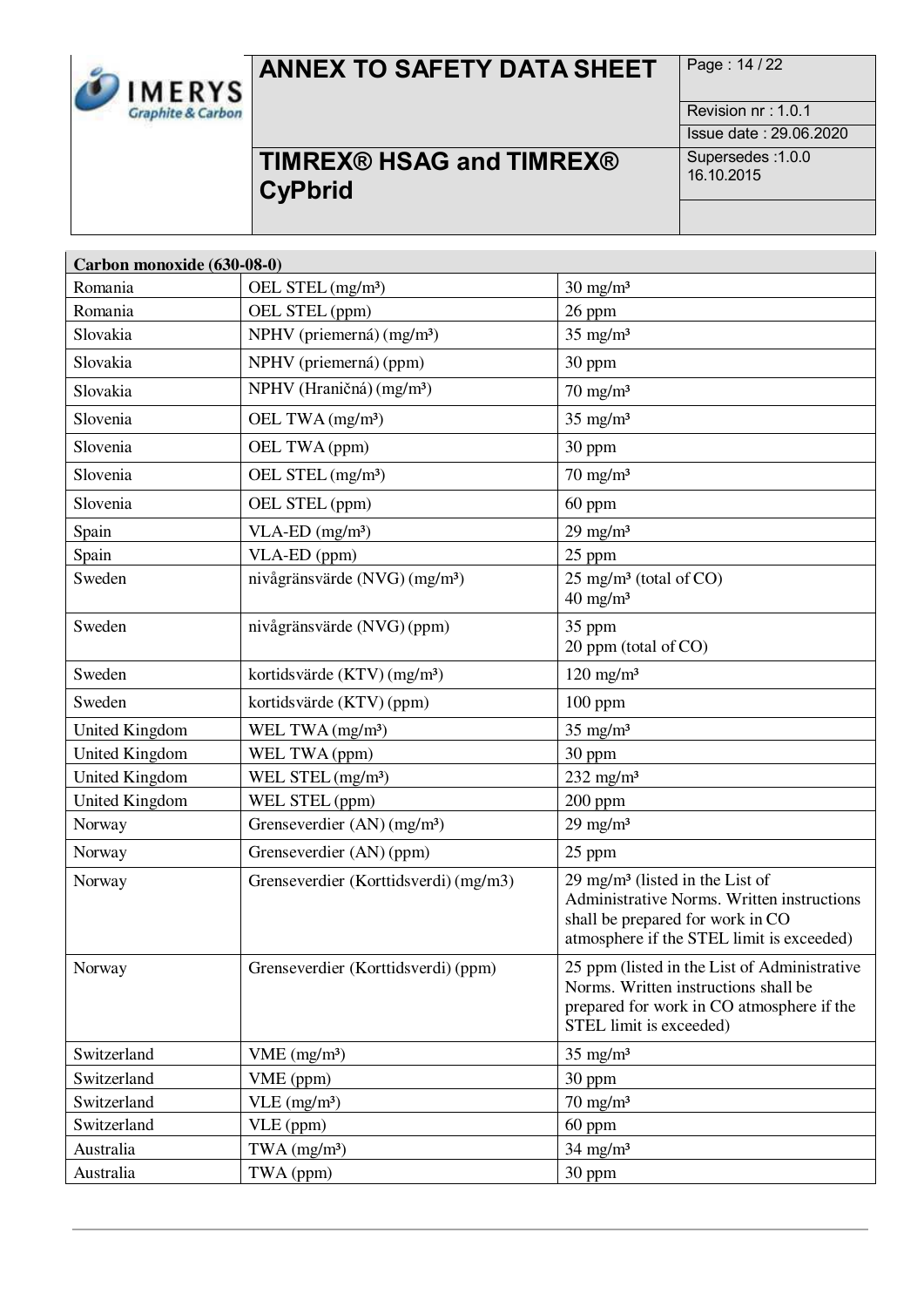

# **ANNEX TO SAFETY DATA SHEET** Page: 15/22

Revision nr : 1.0.1 Issue date : 29.06.2020

# **TIMREX® HSAG and TIMREX® CyPbrid**

| Carbon monoxide (630-08-0) |                                        |                         |
|----------------------------|----------------------------------------|-------------------------|
| Canada (Quebec)            | VECD $(mg/m3)$                         | $230 \text{ mg/m}^3$    |
| Canada (Quebec)            | VECD (ppm)                             | $200$ ppm               |
| Canada (Quebec)            | VEMP $(mg/m3)$                         | $40 \text{ mg/m}^3$     |
| Canada (Quebec)            | VEMP (ppm)                             | 35 ppm                  |
| <b>USA - ACGIH</b>         | <b>ACGIH TWA (ppm)</b>                 | $25$ ppm                |
| <b>USA-IDLH</b>            | $US$ IDLH (ppm)                        | 1200 ppm                |
| USA - NIOSH                | NIOSH REL $(TWA)$ (mg/m <sup>3</sup> ) | $40 \text{ mg/m}^3$     |
| USA - NIOSH                | NIOSH REL (TWA) (ppm)                  | 35 ppm                  |
| <b>USA - NIOSH</b>         | NIOSH REL (ceiling) $(mg/m3)$          | $229$ mg/m <sup>3</sup> |
| USA - NIOSH                | NIOSH REL (ceiling) (ppm)              | $200$ ppm               |
| USA - OSHA                 | OSHA PEL (TWA) (mg/m <sup>3</sup> )    | $55 \text{ mg/m}^3$     |
| <b>USA - OSHA</b>          | OSHA PEL (TWA) (ppm)                   | 50 ppm                  |

| carbon dioxide (124-38-9) |                                                               |                           |
|---------------------------|---------------------------------------------------------------|---------------------------|
| EU                        | IOELV TWA (mg/m <sup>3</sup> )                                | 9000 mg/m <sup>3</sup>    |
| EU                        | <b>IOELV TWA (ppm)</b>                                        | 5000 ppm                  |
| Austria                   | $MAK$ (mg/m <sup>3</sup> )                                    | $9000$ mg/m <sup>3</sup>  |
| Austria                   | MAK (ppm)                                                     | 5000 ppm                  |
| Austria                   | MAK Short time value (mg/m <sup>3</sup> )                     | $18000$ mg/m <sup>3</sup> |
| Austria                   | MAK Short time value (ppm)                                    | 10000 ppm                 |
| Belgium                   | Limit value $(mg/m3)$                                         | 9131 mg/m <sup>3</sup>    |
| Belgium                   | Limit value (ppm)                                             | 5000 ppm                  |
| Belgium                   | Short time value $(mg/m3)$                                    | 54784 mg/m <sup>3</sup>   |
| Belgium                   | Short time value                                              | 30000 ppm                 |
| Bulgaria                  | OEL TWA (mg/m <sup>3</sup> )                                  | 9000 mg/m <sup>3</sup>    |
| Bulgaria                  | OEL TWA (ppm)                                                 | 5000 ppm                  |
| Croatia                   | GVI (granična vrijednost izloženosti)<br>(mg/m <sup>3</sup> ) | 9000 mg/m <sup>3</sup>    |
| Croatia                   | GVI (granična vrijednost izloženosti)<br>(ppm)                | 5000 ppm                  |
| Cyprus                    | OEL TWA (mg/m <sup>3</sup> )                                  | 9000 mg/m <sup>3</sup>    |
| Cyprus                    | OEL TWA (ppm)                                                 | 5000 ppm                  |
| Czech Republic            | Expoziční limity (PEL) (mg/m <sup>3</sup> )                   | 9000 mg/m <sup>3</sup>    |
| Denmark                   | Grænseværdie (langvarig) (mg/m <sup>3</sup> )                 | 9000 mg/m <sup>3</sup>    |
| Denmark                   | Grænseværdie (langvarig) (ppm)                                | 5000 ppm                  |
| Estonia                   | OEL TWA (mg/m <sup>3</sup> )                                  | 9000 mg/m <sup>3</sup>    |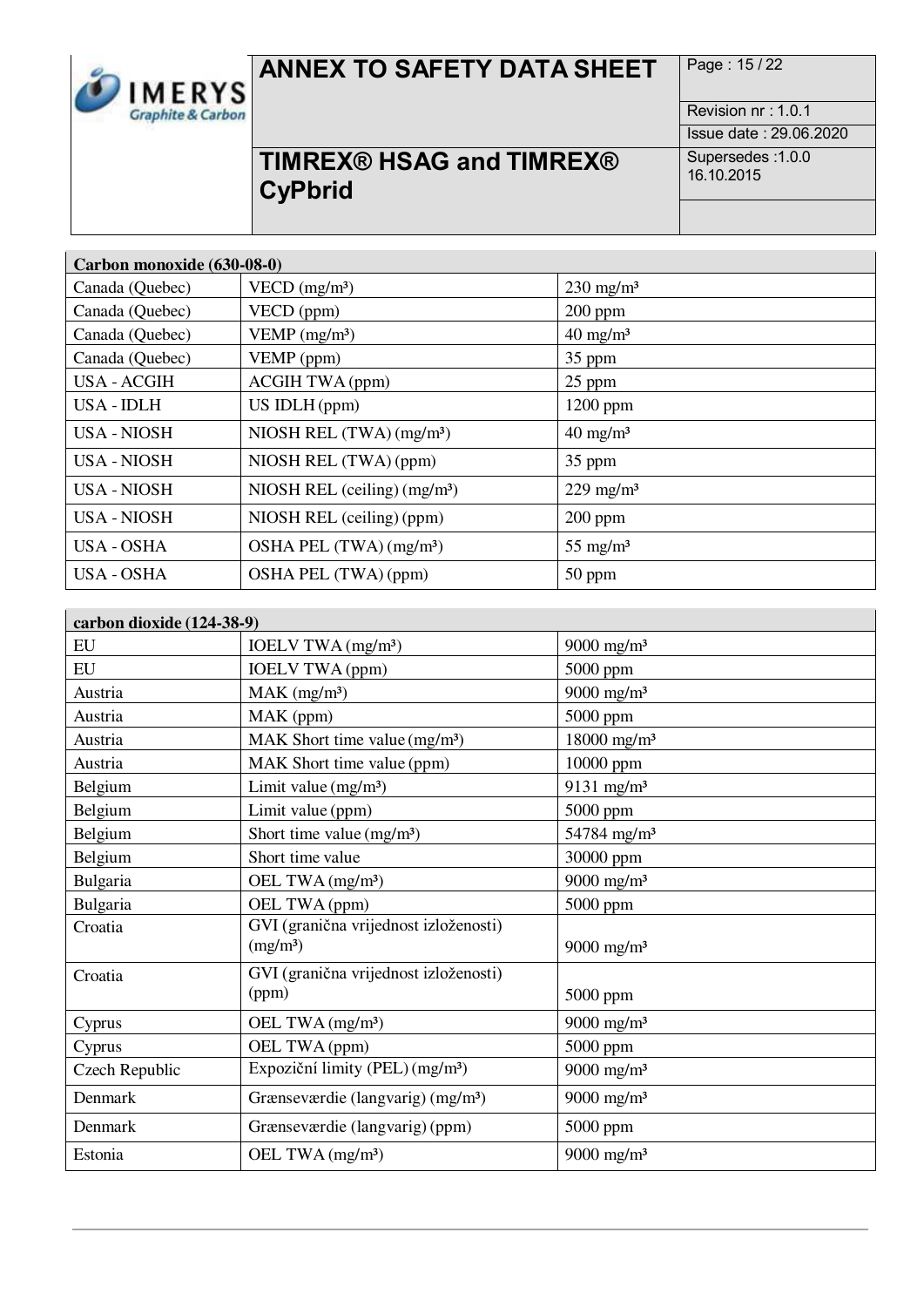

# **ANNEX TO SAFETY DATA SHEET** Page: 16/22

Revision nr : 1.0.1 Issue date : 29.06.2020

# **TIMREX® HSAG and TIMREX® CyPbrid**

| carbon dioxide (124-38-9) |                                                         |                                                                                                                                                          |
|---------------------------|---------------------------------------------------------|----------------------------------------------------------------------------------------------------------------------------------------------------------|
| Estonia                   | OEL TWA (ppm)                                           | 5000 ppm                                                                                                                                                 |
| Finland                   | HTP-arvo $(8h)(mg/m3)$                                  | $9100$ mg/m <sup>3</sup>                                                                                                                                 |
| Finland                   | HTP-arvo (8h) (ppm)                                     | 5000 ppm                                                                                                                                                 |
| France                    | VME (mg/m <sup>3</sup> )                                | 9000 mg/m <sup>3</sup> (indicative limit)                                                                                                                |
| France                    | VME (ppm)                                               | 5000 ppm (indicative limit)                                                                                                                              |
| Germany                   | TRGS 900 Occupational exposure limit<br>value $(mg/m3)$ | $9100$ mg/m <sup>3</sup>                                                                                                                                 |
| Germany                   | TRGS 900 Occupational exposure limit<br>value (ppm)     | 5000 ppm                                                                                                                                                 |
| Gibraltar                 | OEL TWA (mg/m <sup>3</sup> )                            | 9000 mg/m <sup>3</sup>                                                                                                                                   |
| Gibraltar                 | OEL TWA (ppm)                                           | 5000 ppm                                                                                                                                                 |
| Greece                    | OEL TWA (mg/m <sup>3</sup> )                            | $9000$ mg/m <sup>3</sup>                                                                                                                                 |
| Greece                    | OEL TWA (ppm)                                           | 5000 ppm                                                                                                                                                 |
| Greece                    | OEL STEL (mg/m <sup>3</sup> )                           | 54000 mg/m <sup>3</sup>                                                                                                                                  |
| Greece                    | OEL STEL (ppm)                                          | 5000 ppm                                                                                                                                                 |
| Hungary                   | AK-érték                                                | 9000 mg/m <sup>3</sup>                                                                                                                                   |
| Ireland                   | OEL $(8 \text{ hours ref}) \text{ (mg/m}^3)$            | 9000 mg/m <sup>3</sup>                                                                                                                                   |
| Ireland                   | OEL (8 hours ref) (ppm)                                 | 5000 ppm                                                                                                                                                 |
| Ireland                   | OEL $(15 \text{ min ref})$ (mg/m3)                      | $27000$ mg/m <sup>3</sup>                                                                                                                                |
| Ireland                   | OEL (15 min ref) (ppm)                                  | 15000 ppm                                                                                                                                                |
| Italy                     | OEL TWA (mg/m <sup>3</sup> )                            | 9000 mg/m <sup>3</sup>                                                                                                                                   |
| Italy                     | OEL TWA (ppm)                                           | 5000 ppm                                                                                                                                                 |
| Latvia                    | OEL TWA (mg/m <sup>3</sup> )                            | 9000 mg/m <sup>3</sup>                                                                                                                                   |
| Latvia                    | OEL TWA (ppm)                                           | 5000 ppm                                                                                                                                                 |
| Lithuania                 | IPRV $(mg/m3)$                                          | 9000 mg/m <sup>3</sup> (Carbon dioxide is often<br>regarded as an indicator of the work rooms,<br>where air pollution is due to human<br>presence there) |
| Lithuania                 | IPRV (ppm)                                              | 5000 ppm (Carbon dioxide is often<br>regarded as an indicator of the work rooms,<br>where air pollution is due to human<br>presence there)               |
| Luxembourg                | OEL TWA (mg/m <sup>3</sup> )                            | 9000 mg/m <sup>3</sup>                                                                                                                                   |
| Luxembourg                | OEL TWA (ppm)                                           | 5000 ppm                                                                                                                                                 |
| Malta                     | OEL TWA (mg/m <sup>3</sup> )                            | 9000 mg/m <sup>3</sup>                                                                                                                                   |
| Malta                     | OEL TWA (ppm)                                           | 5000 ppm                                                                                                                                                 |
| Netherlands               | Grenswaarde TGG 8H (mg/m <sup>3</sup> )                 | 9000 mg/m <sup>3</sup>                                                                                                                                   |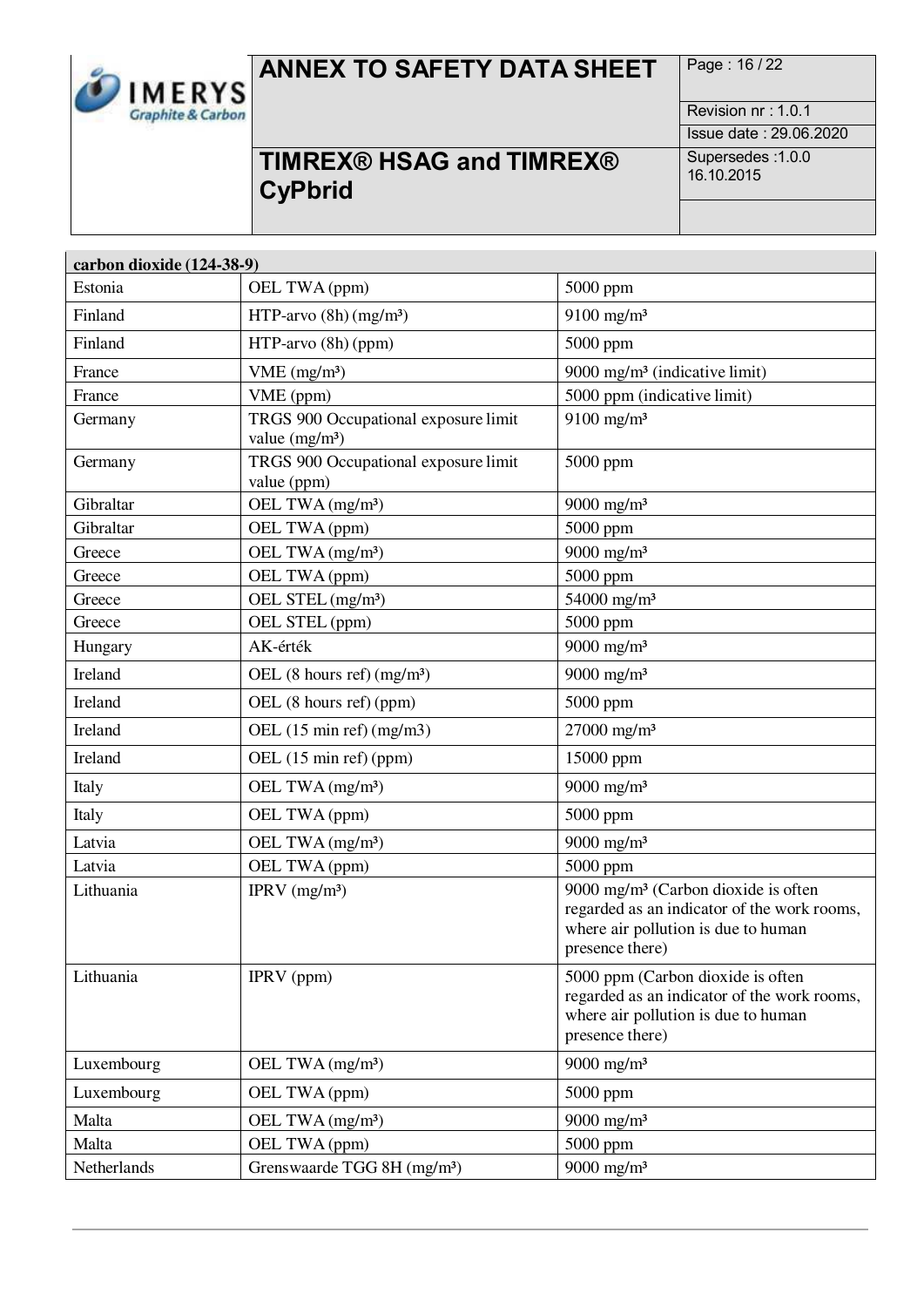

# **ANNEX TO SAFETY DATA SHEET** Page: 17/22

**TIMREX® HSAG and TIMREX® CyPbrid**

Revision nr : 1.0.1 Issue date : 29.06.2020 Supersedes :1.0.0 16.10.2015

| carbon dioxide (124-38-9) |                                           |                                                                       |  |
|---------------------------|-------------------------------------------|-----------------------------------------------------------------------|--|
| Poland                    | $NDS$ (mg/m <sup>3</sup> )                | 9000 mg/m <sup>3</sup> (except underground coal<br>mining)            |  |
| Poland                    | $NDSCh$ (mg/m <sup>3</sup> )              | 27000 mg/m <sup>3</sup> (except underground coal<br>mining)           |  |
| Portugal                  | OEL TWA (mg/m <sup>3</sup> )              | 9000 mg/m <sup>3</sup> (indicative limit value)                       |  |
| Portugal                  | OEL TWA (ppm)                             | 5000 ppm (indicative limit value)                                     |  |
| Portugal                  | OEL STEL (ppm)                            | 30000 ppm                                                             |  |
| Romania                   | OEL TWA (mg/m <sup>3</sup> )              | $9000$ mg/m <sup>3</sup>                                              |  |
| Romania                   | OEL TWA (ppm)                             | 5000 ppm                                                              |  |
| Romania                   | OEL STEL (mg/m <sup>3</sup> )             | $30 \text{ mg/m}^3$                                                   |  |
| Romania                   | OEL STEL (ppm)                            | 26 ppm                                                                |  |
| Slovakia                  | NPHV (priemerná) (mg/m <sup>3</sup> )     | 9000 mg/m <sup>3</sup>                                                |  |
| Slovakia                  | NPHV (priemerná) (ppm)                    | 5000 ppm                                                              |  |
| Slovenia                  | OEL TWA $(mg/m3)$                         | $9000$ mg/m <sup>3</sup>                                              |  |
| Slovenia                  | OEL TWA (ppm)                             | 5000 ppm                                                              |  |
| Spain                     | $VLA-ED$ (mg/m <sup>3</sup> )             | 9150 mg/m <sup>3</sup> (indicative limit value)                       |  |
| Spain                     | VLA-ED (ppm)                              | 5000 ppm (indicative limit value)                                     |  |
| Sweden                    | nivågränsvärde (NVG) (mg/m <sup>3</sup> ) | $9000$ mg/m <sup>3</sup>                                              |  |
| Sweden                    | nivågränsvärde (NVG) (ppm)                | 5000 ppm                                                              |  |
| Sweden                    | kortidsvärde (KTV) (mg/m <sup>3</sup> )   | 18000 mg/m <sup>3</sup>                                               |  |
| Sweden                    | kortidsvärde (KTV) (ppm)                  | 10000 ppm                                                             |  |
| <b>United Kingdom</b>     | WEL TWA $(mg/m3)$                         | 9150 mg/m <sup>3</sup>                                                |  |
| <b>United Kingdom</b>     | WEL TWA (ppm)                             | 5000 ppm                                                              |  |
| <b>United Kingdom</b>     | WEL STEL (mg/m <sup>3</sup> )             | $27400$ mg/m <sup>3</sup>                                             |  |
| <b>United Kingdom</b>     | WEL STEL (ppm)                            | 15000 ppm                                                             |  |
| Norway                    | Grenseverdier $(AN)$ (mg/m <sup>3</sup> ) | $9000$ mg/m <sup>3</sup>                                              |  |
| Norway                    | Grenseverdier (AN) (ppm)                  | 5000 ppm                                                              |  |
| Norway                    | Grenseverdier (Korttidsverdi) (mg/m3)     | $9000$ mg/m <sup>3</sup>                                              |  |
| Norway                    | Grenseverdier (Korttidsverdi) (ppm)       | 5000 ppm                                                              |  |
| Switzerland               | VME (mg/m <sup>3</sup> )                  | 9000 mg/m <sup>3</sup>                                                |  |
| Switzerland               | VME (ppm)                                 | 5000 ppm                                                              |  |
| Australia                 | $TWA$ (mg/m <sup>3</sup> )                | $9000$ mg/m <sup>3</sup><br>$22500$ mg/m <sup>3</sup> (in coal mines) |  |
| Australia                 | TWA (ppm)                                 | 5000 ppm<br>12500 ppm (in coal mines)                                 |  |
| Australia                 | $STEL$ (mg/m <sup>3</sup> )               | 54000 mg/m <sup>3</sup>                                               |  |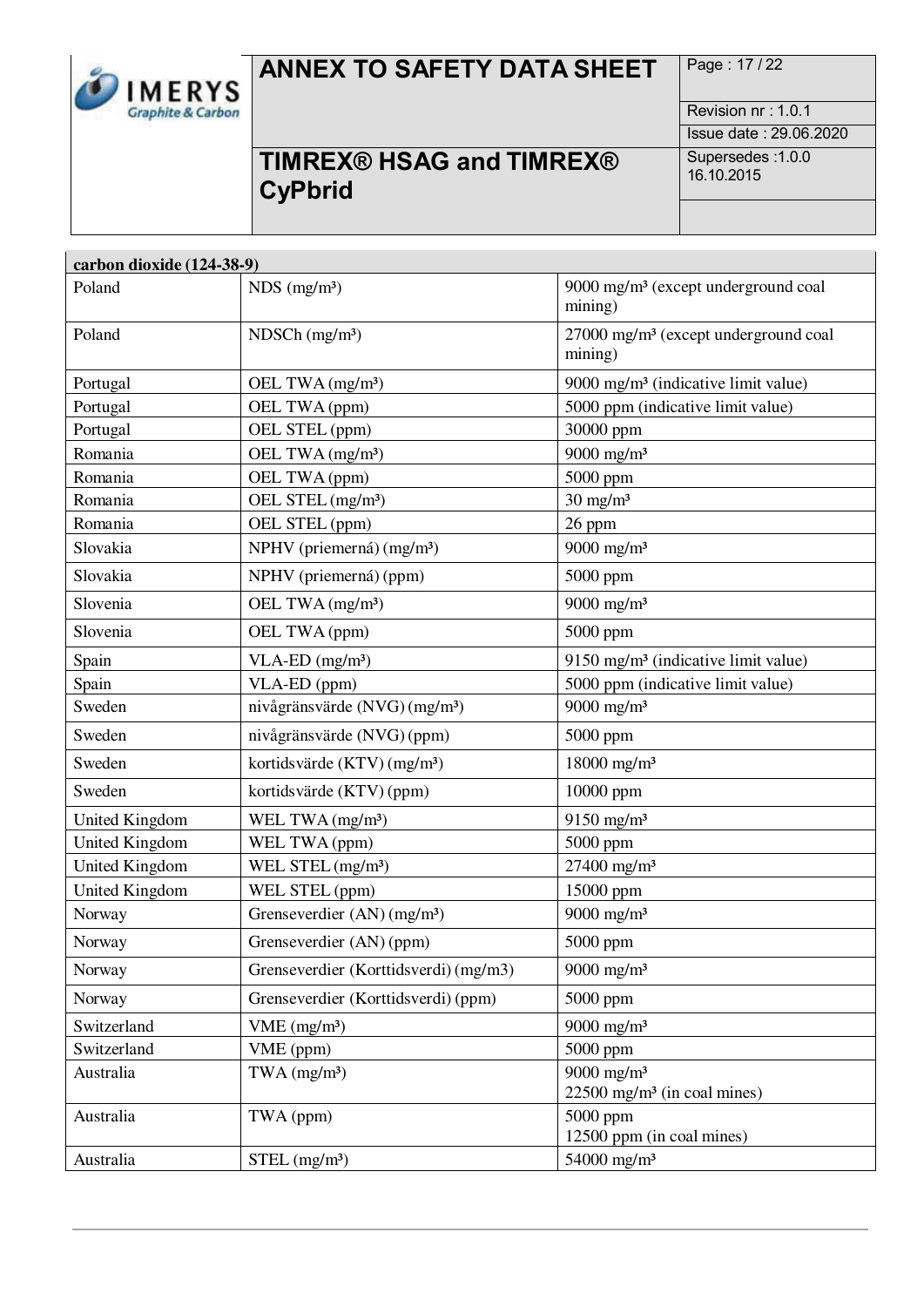

# ANNEX TO SAFETY DATA SHEET Page: 18/22

**TIMREX® HSAG and TIMREX® CyPbrid**

Revision nr : 1.0.1 Issue date : 29.06.2020 Supersedes :1.0.0 16.10.2015

| carbon dioxide (124-38-9) |                                        |                           |
|---------------------------|----------------------------------------|---------------------------|
| Australia                 | STEL (ppm)                             | 30000 ppm                 |
| Canada (Quebec)           | VECD $(mg/m3)$                         | $54000$ mg/m <sup>3</sup> |
| Canada (Quebec)           | VECD (ppm)                             | 30000 ppm                 |
| Canada (Quebec)           | VEMP $(mg/m3)$                         | 9000 mg/m <sup>3</sup>    |
| Canada (Quebec)           | VEMP (ppm)                             | $5000$ ppm                |
| <b>USA - ACGIH</b>        | <b>ACGIH TWA (ppm)</b>                 | $5000$ ppm                |
| USA - ACGIH               | <b>ACGIH STEL (ppm)</b>                | 30000 ppm                 |
| USA - IDLH                | US IDLH (ppm)                          | 40000 ppm                 |
| USA - NIOSH               | NIOSH REL $(TWA)$ (mg/m <sup>3</sup> ) | 9000 mg/m <sup>3</sup>    |
| USA - NIOSH               | NIOSH REL (TWA) (ppm)                  | $5000$ ppm                |
| USA - NIOSH               | NIOSH REL (STEL) (mg/m <sup>3</sup> )  | $54000$ mg/m <sup>3</sup> |
| <b>USA - NIOSH</b>        | NIOSH REL (STEL) (ppm)                 | 30000 ppm                 |
| USA - OSHA                | OSHA PEL (TWA) (mg/m <sup>3</sup> )    | $9000$ mg/m <sup>3</sup>  |
| USA - OSHA                | OSHA PEL (TWA) (ppm)                   | $5000$ ppm                |

More accurate estimation of gas concentrations in containment is available at the manufacturer Imerys, upon request.

## **2. Precautions**

## **2.1. Storage precautions**

HSAG and CyPbrid can emit gaseous invisible substances and ambient oxygen is typically depleted.

Emitted gases are immediately diluted by the air in the containment and are eliminated with ventilation air. The gases emitted at normal indoor temperature include carbon-monoxide (CO), carbon-dioxide (CO2) and negligible amounts of other gases like methane and nitrogen oxide, typically below the normal air content.

If HSAG or CyPbrid are stored in bulk, or in bags in an unventilated space with less than 5 - 10 air exchange per hour, the concentration of emitted gases, or the oxygen depletion, may pose a health threat for humans present in the containment and precautions should be taken.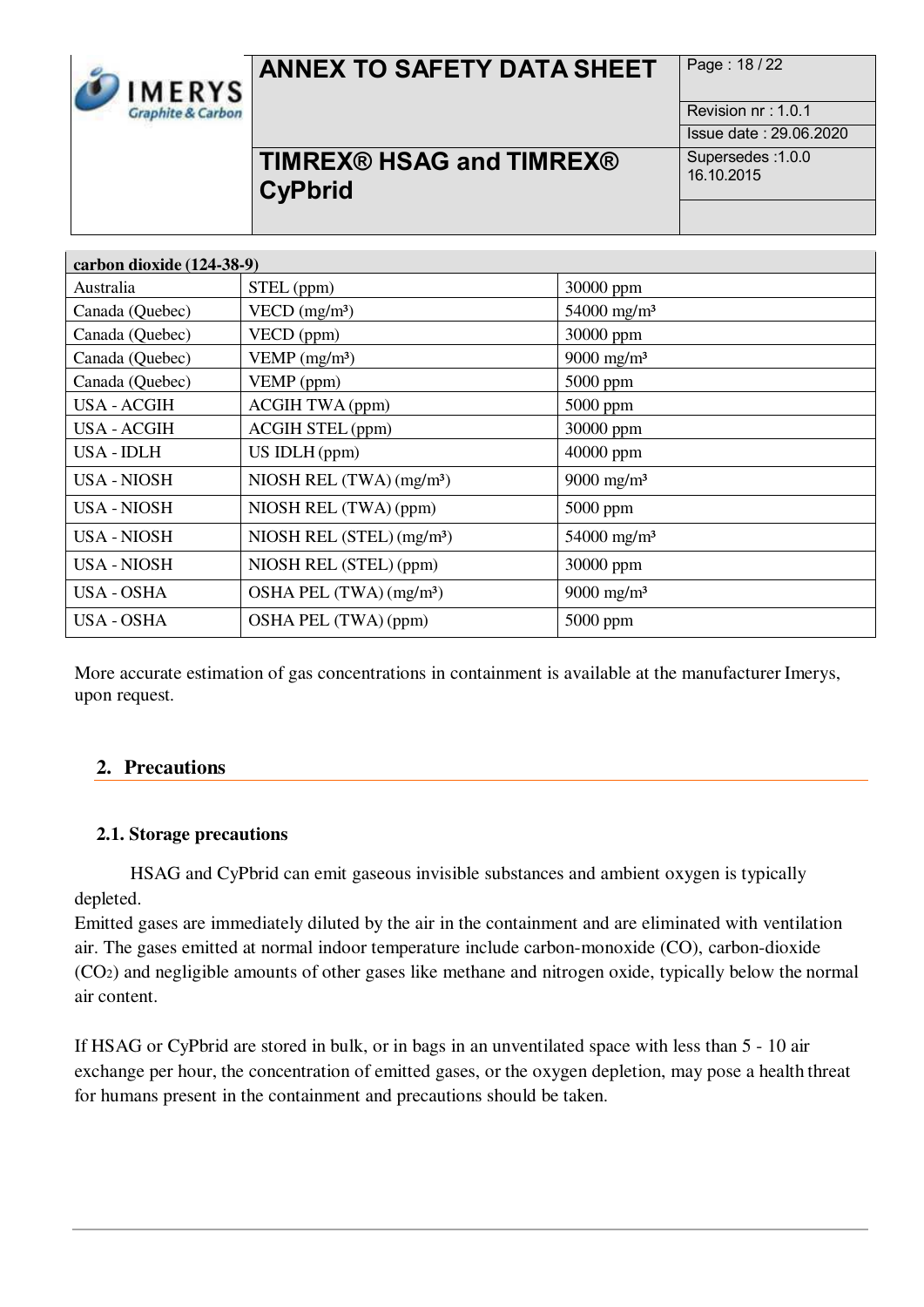

# **ANNEX TO SAFETY DATA SHEET** Page: 19/22

## **TIMREX® HSAG and TIMREX® CyPbrid**

Revision nr : 1.0.1 Issue date : 29.06.2020 Supersedes :1.0.0 16.10.2015

For large enclosed storages, entry should be prohibited by means of secured lock and a well established written approval process for entry. Entry shall be allowed only AFTER ventilation has been concluded, and measurement with gas meter has confirmed safe atmosphere in the space. Alternatively, use selfcontained breathing apparatus when entering space. In this case, always make sure backup personnel are in the immediate vicinity monitoring the entry.

Label points of entry to enclosed storage areas containing HSAG or CyPbrid with "Carbon monoxide Risk Area, Ventilate thoroughly before Entry".

## **2.1.1. Non-ventilated warehouse**

In all cases a non-ventilated storage room is not recommended. Even in the case of non permeable packaging, the risk of rupture by incidents is present. If a ventilated storage is not possible, both room monitoring and personal monitoring for oxygen and carbon monoxide are mandatory. In case of alarm, people can enter only using adequate PPE (Personal Protective Equipment) for carbon monoxide.

In case of depleted oxygen levels, a self contained breathing apparatus must be worn before entering the storage. Alternatively the door can be maintained open until the oxygen level will be back to the normal level.

To conclude: the use of a non-ventilated room is discouraged.

## **2.1.2. Ventilated warehouse**

In the case of continuously ventilation, at a rate of 5-10 air exchange per hour of the empty volume, no risk should be detected. In any case, personal monitoring is recommended, in the case of ventilation failure. This is valid for any kind of packaging, including bulk open container.

## **2.2. Transportation precautions**

## **2.2.1. Surface transport**

## **Small amounts in pallet by truck**

There is a short turnover term and small amount of CyPbrid product from the factory to the client. Due to the factors of short delivery time and small amount, the risk of release of significant concentrations of carbon monoxide is minimal, excluding the cases of using paper bags or ruptured of bags. In the latter the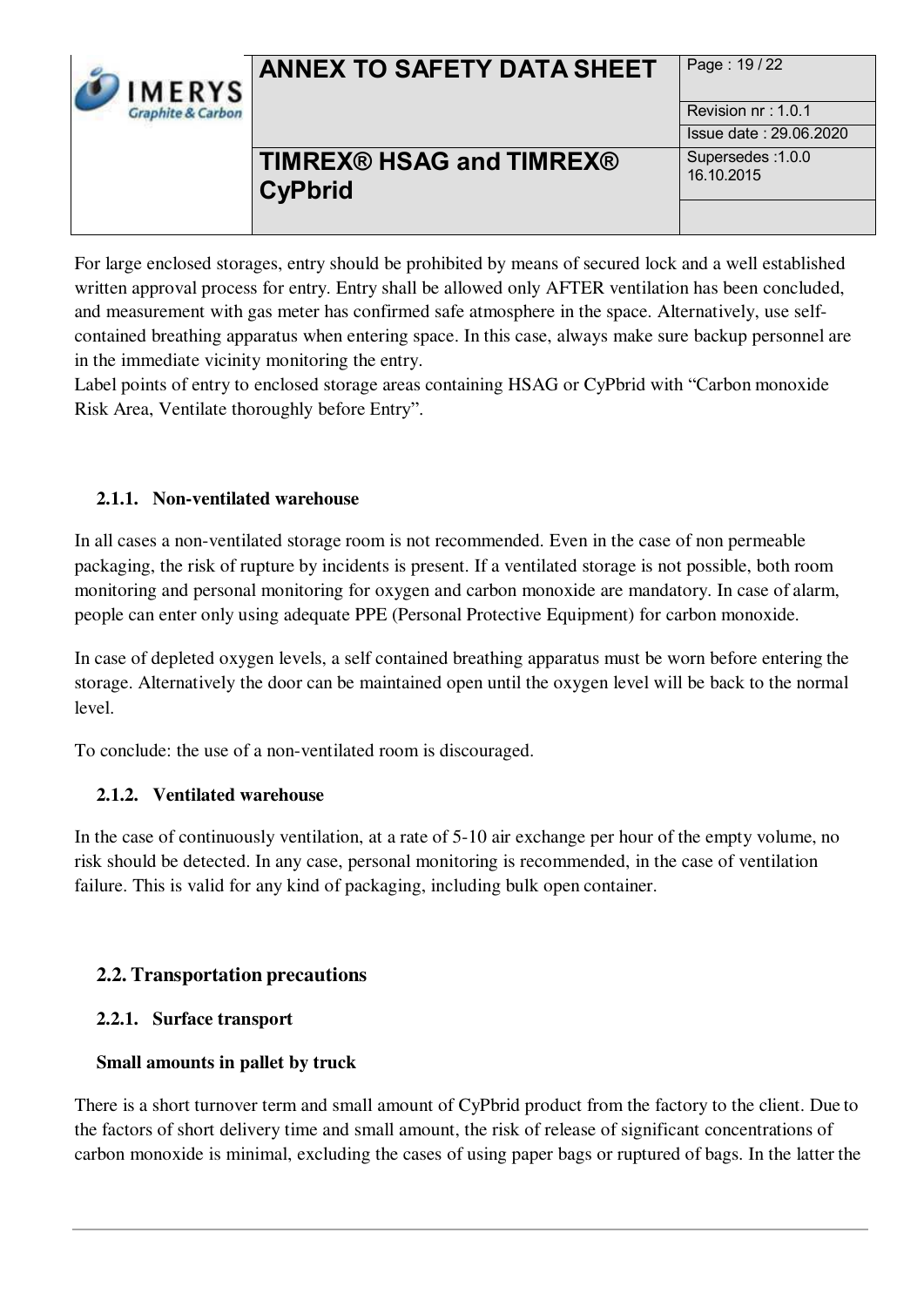

# ANNEX TO SAFETY DATA SHEET Page : 20/22

## **TIMREX® HSAG and TIMREX® CyPbrid**

Revision nr : 1.0.1 Issue date : 29.06.2020 Supersedes :1.0.0 16.10.2015

concentrations of carbon monoxide/carbon dioxide might be significant and personal monitoring for CO and an effective PPE is required when opening the truck, e.g. inspection purposes.

Opening of the truck doors is allowed only after reading this MSDS, including the annex.

Opening the truck doors requires a person, equipped with a personal CO monitoring and suitable PPE available in case of alarm. In any case the opening of the doors without staying exposed at the entrance for at least 10 minutes should be sufficient to exchange the internal air and to allow a safe emptying of the truck.

Only the use of paper bags cannot be recommended for the transport of small amounts of CyPbrid by truck.

## **Container by truck**

Container transport by truck is usually over a longer period of time, with a considerable amount of CyPbrid product.

Due to the high amount of product transported in a sealed container, the risks of release of significant amounts of carbon monoxide and/or carbon dioxide are minimal, except when using paper bags or in the case of a ruptured packaging. In the latter the concentrations of carbon monoxide/carbon dioxide might be significant and personal monitoring for CO and an effective PPE is required when opening the container e.g. inspection purposes.

Opening of the container doors is allowed only after reading this MSDS, including the annex.

Opening the container doors requires a person, equipped with a personal CO monitoring and suitable PPE available in case of alarm. In any case the opening of the doors without staying exposed at the entrance for at least 10 minutes should be sufficient to exchange the internal air and to allow a safe emptying of the container.

## **Container by ship**

The transport time can be very long (weeks to months), with potential high fluctuations in temperature.

Due to the high amount of product transported in a sealed container, the risks of release of significant amounts of carbon monoxide and/or carbon dioxide are minimal, except when using paper bags or in the case of a ruptured packaging. In the latter the concentrations of carbon monoxide/carbon dioxide might be significant and personal monitoring for CO and effective PPE are required when opening the container e.g. for inspection purposes.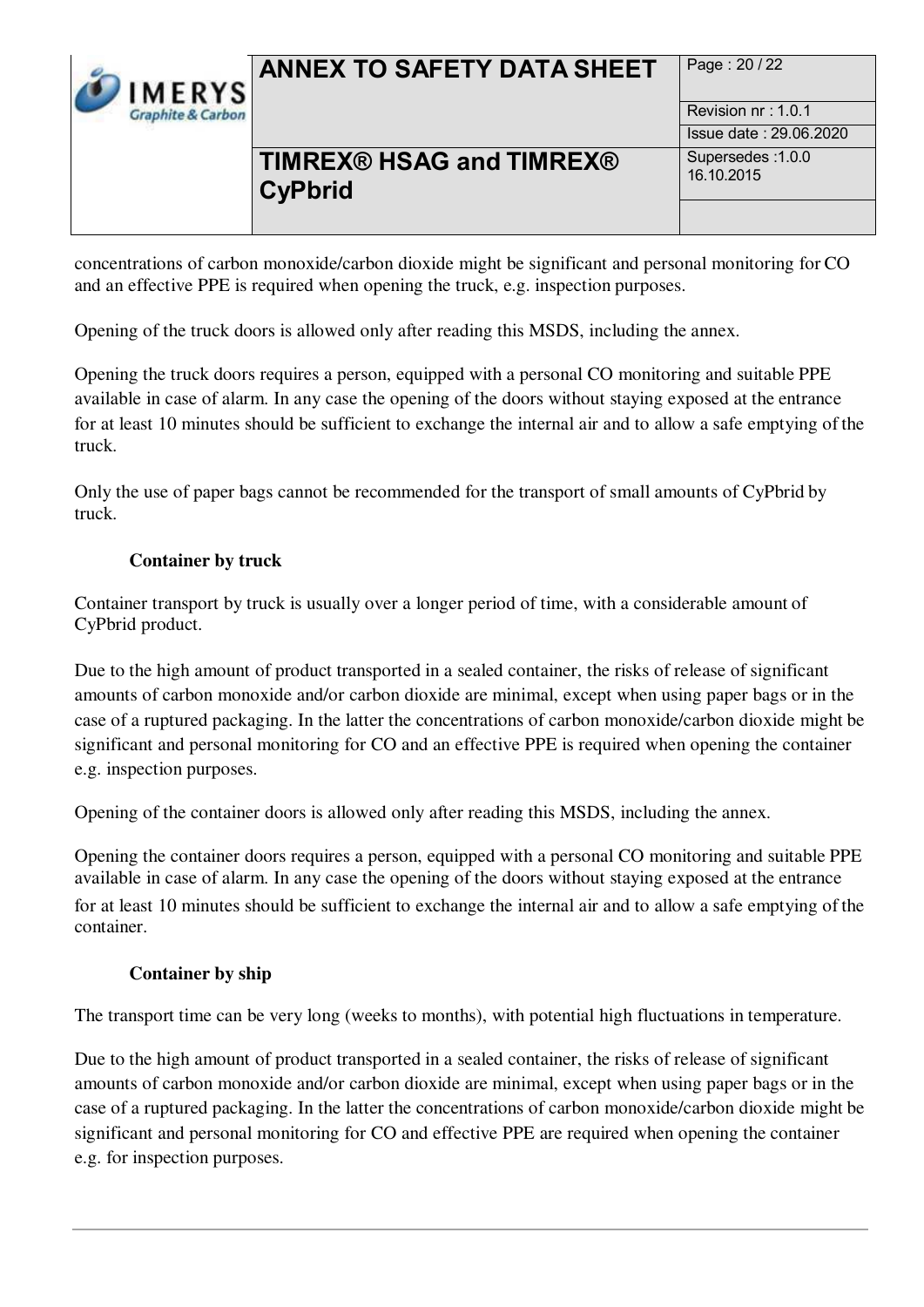

# **ANNEX TO SAFETY DATA SHEET** Page: 21/22

## **TIMREX® HSAG and TIMREX® CyPbrid**

Revision nr : 1.0.1 Issue date : 29.06.2020 Supersedes :1.0.0 16.10.2015

Opening of the container doors is allowed only after reading this SDS, including the annex.

Opening the container doors requires a person, equipped with a personal CO monitoring and suitable PPE available in case of alarm. In any case the opening of the doors without staying exposed at the entrance for at least 10 minutes should be sufficient to exchange the internal air and to allow a safe emptying of the container.

## **2.2.2. Air transport (Small amounts)**

Both the risks of rupturing the packaging and gas generation are high in the air transportation mitigated only by the short time (less 24h). For this reason we strictly recommend to use only the composite bag (PE-Al-PE) and the HDPE drum to reduce the risk to a minimal level

## **2.3. Handling precautions**

## **2.3.1. Opening of the container at arrival**

Opening of the container doors is allowed only after reading this MSDS, including the annex.

Opening the container doors requires a person, equipped with a personal CO monitoring and suitable PPE available in case of alarm. In any case the opening of the doors without staying exposed at the entrance for at least 10 minutes should be sufficient to exchange the internal air and to allow a safe emptying of the container.

## **2.3.2. Internal logistic**

Internal logistic is linked with the room ventilation. If there is no ventilation present in the storage or even temporary storage rooms, see section 2.1.1. Non-ventilated warehouse for precaution guidelines. In all the cases of loading the warehouse, picking up the product of the warehouse, reorganizing the available space in the warehouse or in any other case like cleaning, inspection, pest control, ... personal monitoring is mandatory, while the appropriate PPE's should be available.

## **2.4. Use**

Considering the short time required to open the bags and to transfer the products the risk is minimal.